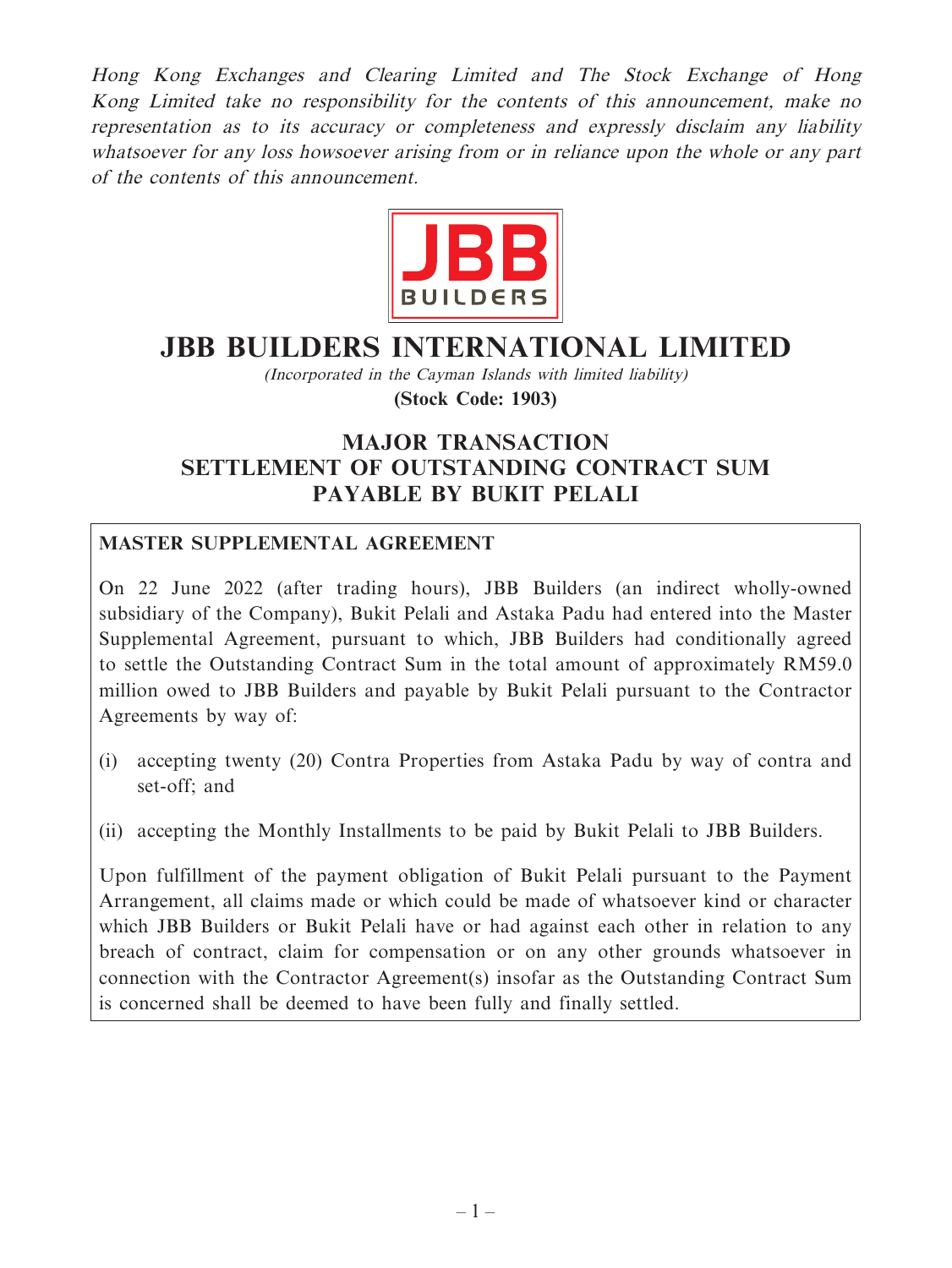# **LISTING RULES IMPLICATION**

As the highest applicable percentage ratio in respect of the Settlement Transactions exceeds 25% but is less than 100%, the Settlement Transactions shall constitute a major transaction of the Company under the Listing Rules and is therefore subject to reporting, announcement and shareholders' approval requirements under Chapter 14 of the Listing Rules.

To the best of the Directors' knowledge, information and belief, having made all reasonable enquiries, while Dato' Ng has declared that he was interested in the shares in Astaka Holdings Limited representing approximately 0.2% of its issued share capital, none of the Shareholders and their respective associates has any material interest in the Settlement Transactions. As such, no Shareholder would be required to abstain from voting if the Company were to convene a Shareholders' meeting for approving the Settlement Transactions.

As at the date of this announcement, the Company has received written approval from each of JBB Jade and JBB Berlian, being a closely allied group of Shareholders, approving the Settlement Transactions. JBB Jade is one of the Controlling Shareholders holding 181,816,500 Shares (representing approximately 36.36% of the entire issued share capital of the Company), with the entire issued Share capital of which being owned directly by Dato' Ng, an executive Director and chairman of the Board, who also beneficially owns 12,432,000 Shares. JBB Berlian is also one of the Controlling Shareholders of the Company holding 161,233,500 Shares (representing approximately 32.25% of the entire issued share capital of the Company), with the entire issued Share capital of which being owned directly by Datin Ngooi, a non-executive Director and the spouse of Dato' Ng. Each of JBB Jade, JBB Berlian, Dato' Ng and Datin Ngooi is a party to the confirmatory deed dated 16 May 2018, pursuant to which the parties confirmed, among other things, that they are a group of Controlling Shareholders. In accordance with Rule 14.44(2) of the Listing Rules, the written approval from JBB Jade and JBB Berlian may be accepted in lieu of holding a general meeting of the Shareholders. The Board resolved that no Shareholders' meeting will be convened by the Company to approve the Settlement Transactions.

# **DESPATCH OF CIRCULAR**

Pursuant to Rule 14.41(a) of the Listing Rules, a circular containing, among other things, further details of the Settlement Transactions will be despatched to the Shareholders within 15 business days after the publication of this announcement, which is on or before 14 July 2022.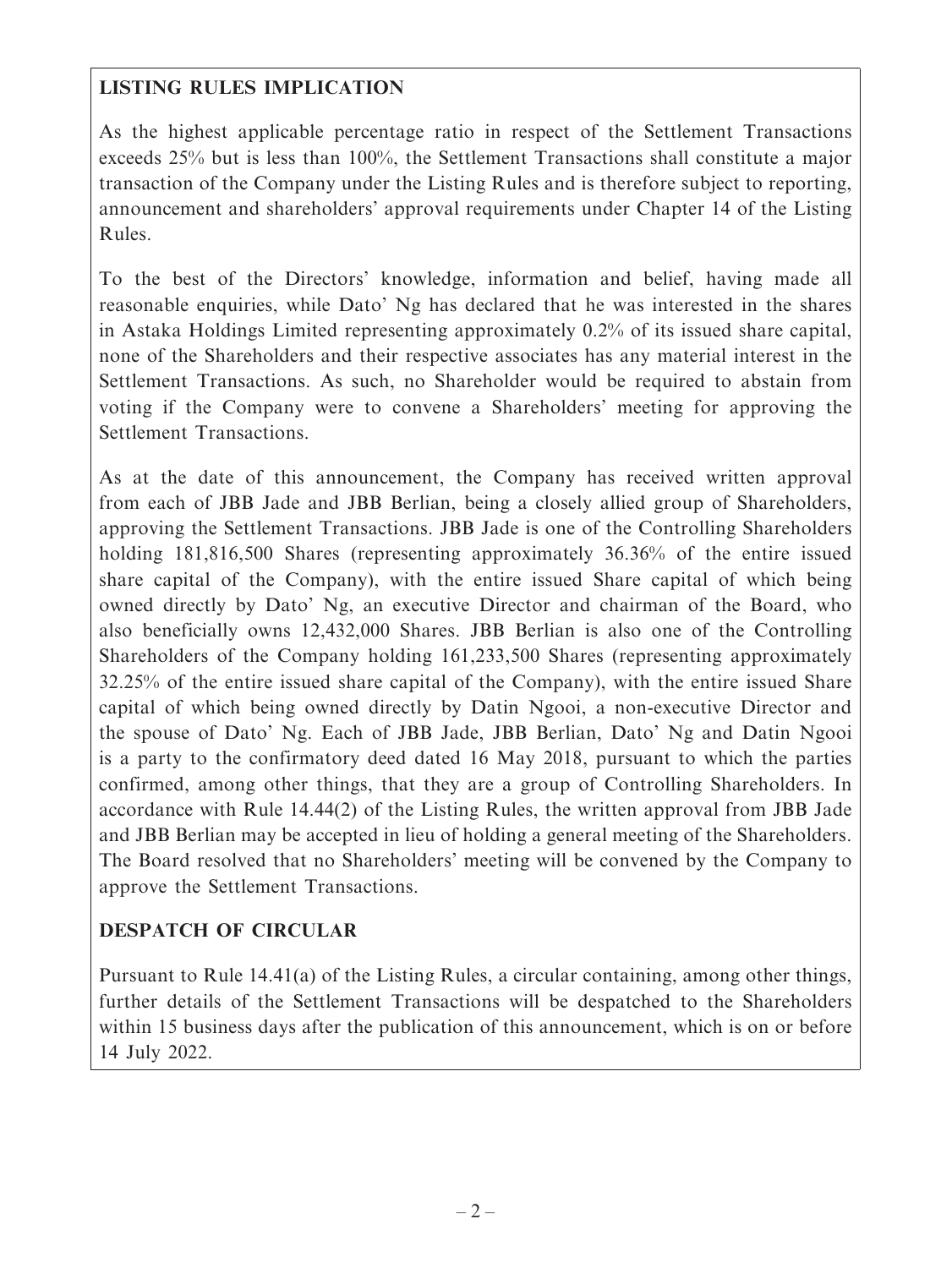## **I. SETTLEMENT TRANSACTIONS**

The Board wishes to announce that on 22 June 2022 (after trading hours), JBB Builders (an indirect wholly-owned subsidiary of the Company), Bukit Pelali and Astaka Padu had entered into the Master Supplemental Agreement, pursuant to which, JBB Builders had conditionally agreed to settle the Outstanding Contract Sum in the total amount of approximately RM59.0 million owed to JBB Builders and payable by Bukit Pelali under the Contractor Agreements by way of:

- (i) accepting twenty (20) Contra Properties from Astaka Padu by way of contra and set-off; and
- (ii) accepting the Monthly Installments to be paid by Bukit Pelali to JBB Builders.

#### **I.1 Principal terms of the Master Supplemental Agreement**

The principal terms of the Master Supplemental Agreement are set out below:

| Date           |                | 22 June 2022 (after trading hours)                                                                                                                                                                                                                                                                                                                      |
|----------------|----------------|---------------------------------------------------------------------------------------------------------------------------------------------------------------------------------------------------------------------------------------------------------------------------------------------------------------------------------------------------------|
| Parties        | $\ddot{\cdot}$ | (1) Bukit Pelali;                                                                                                                                                                                                                                                                                                                                       |
|                |                | Astaka Padu; and<br>(2)                                                                                                                                                                                                                                                                                                                                 |
|                |                | <b>JBB</b> Builders.<br>(3)                                                                                                                                                                                                                                                                                                                             |
|                |                | For the background of Bukit Pelali and Astaka Padu,<br>please refer to the section headed "II. INFORMATION<br>OF BUKIT PELALI AND ASTAKA PADU" of this<br>announcement.                                                                                                                                                                                 |
| Subject matter | $\ddot{\cdot}$ | JBB Builders and Bukit Pelali agreed, acknowledged<br>and confirmed that, subject to any adjustment in the<br>Final Account, the outstanding contract sum remaining<br>payable by Bukit Pelali to JBB Builders as at 31 May<br>2022 under the Contractor Agreements is approximately<br>RM59.0 million (the "Outstanding Contract Sum"),<br>comprising: |
|                |                | $\mathbf{i}$ .<br>approximately RM42.5 million being the contract<br>sum due and payable by Bukit Pelali to JBB<br>Builders for completing certain construction and                                                                                                                                                                                     |

infrastructure works for the Bukit Pelali Project pursuant to the relevant Contractor Agreements;

and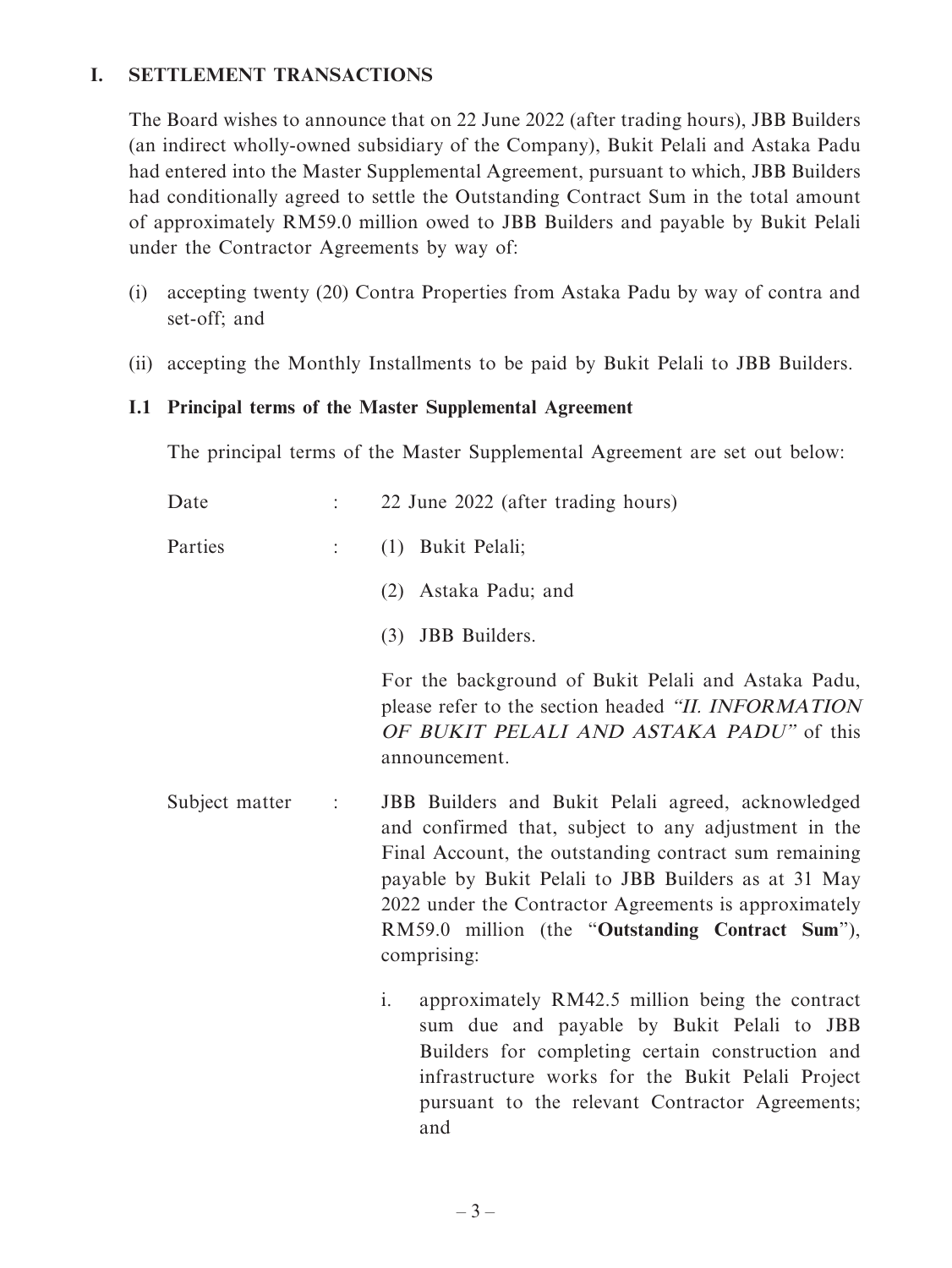- ii. approximately RM16.5 million being the contract sum payable by Bukit Pelali to JBB Builders for completing certain construction and infrastructure works for the Bukit Pelali Project pursuant to the relevant Contractor Agreements, subject to (i) the issuance of the Final Account; (ii) the expiry of defect liability period for the relevant Contractor Agreements; and (iii) the issuance of the Certificate(s) of Making Good Defects for the relevant Contractor Agreements.
- Payment Arrangement : JBB Builders and Bukit Pelali agreed to settle the Outstanding Contract Sum as follows (the "**Payment Arrangement**"):
	- i. a sum of approximately RM41.6 million (being approximately 70.6% of the Outstanding Contract Sum) (the "**Contra Properties Settlement Amount**") shall be paid via the transfer by Astaka Padu of twenty (20) Contra Properties amounting to a total Property Purchase Price of approximately RM41.6 million to JBB Builders or its nominee(s) by way of contra and set-off against the relevant part of the Outstanding Contract Sum on a "Ringgit for Ringgit" basis on the Completion Date; and
	- ii. subject to any adjustment in the Final Account (if applicable), a sum of approximately RM17.4 million (being approximately 29.4% of the Outstanding Contract Sum) shall be paid by Bukit Pelali to JBB Builders via twenty two (22) monthly installments (the "**Monthly Installment(s)**") as follows:
		- (a) For the first six (6) months commencing from the date of the Master Supplemental Agreement, a fixed sum of RM300,000 in cash shall be paid on or before the last day of each month;
		- (b) For the  $7<sup>th</sup>$  month to the  $21<sup>st</sup>$  month, a fixed sum of RM1,000,000 in cash shall be paid on or before the last day of each month; and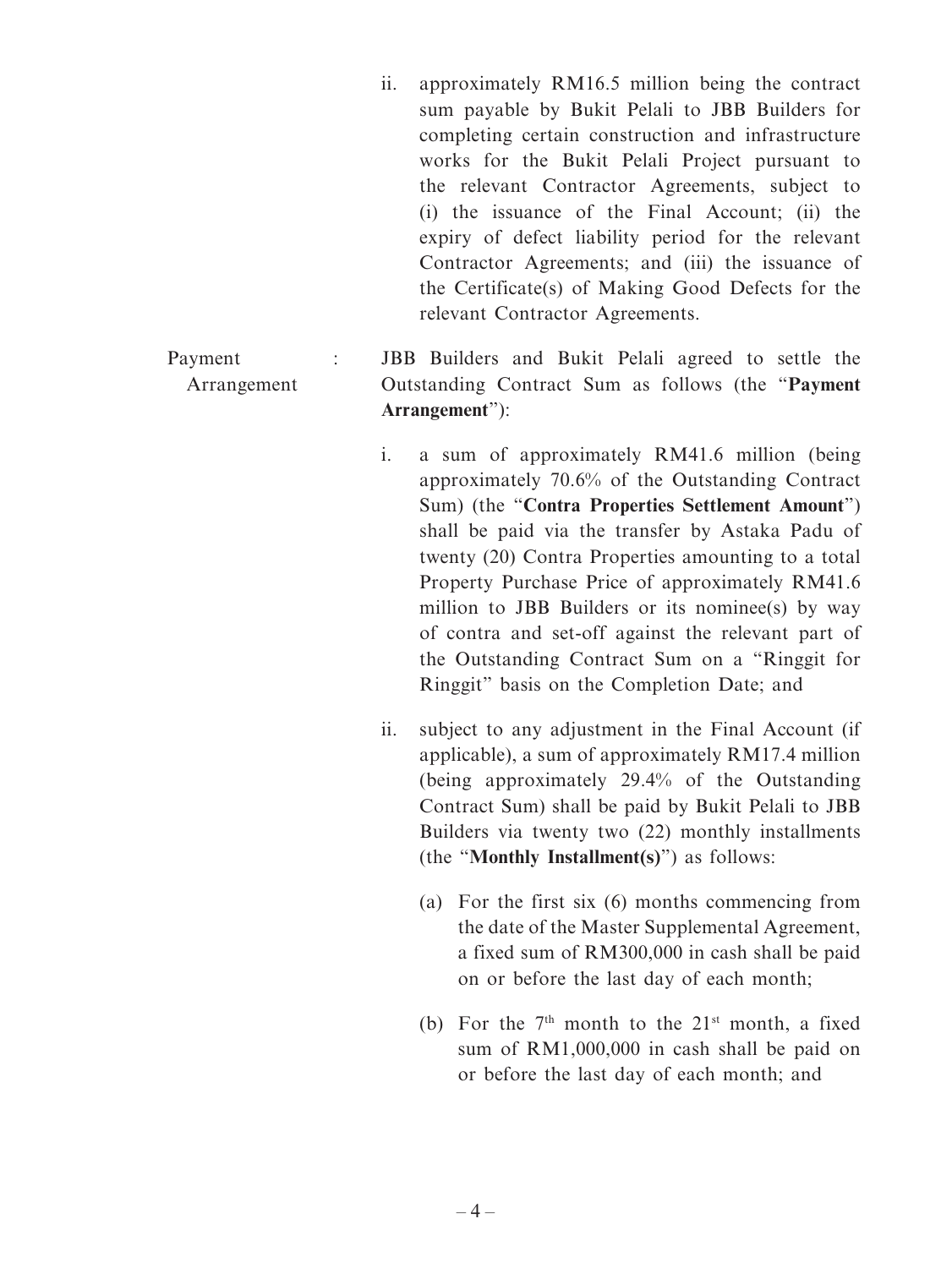(c) For the  $22<sup>nd</sup>$  month, the remaining balance of approximately RM0.6 million in cash shall be paid on or before the last day of the 22nd month in a lump sum; and

JBB Builders and Bukit Pelali agree and covenant that the Monthly Installment(s) will not be due and payable until and unless (i) the relevant Certificate(s) of Making Good Defects has been issued by the relevant authorities or parties; and (ii) JBB Builders having issued its final claim for the relevant Contractor Agreements to Bukit Pelali. In the event both the Certificate(s) of Making Good Defects and the final claim from JBB Builders are not made available to Bukit Pelali at least twenty one (21) days prior to the actual due date of each payment stage referred to as above, Bukit Pelali shall be entitled to withhold the relevant Monthly Installment(s) until the issuance and receipt of the Certificate(s) of Making Good Defects and the final claim from JBB Builders, whereupon Bukit Pelali shall release and pay JBB Builders the accumulated Monthly Installment(s) within sixty (60) days from the date of Bukit Pelali's receipt of both the Certificate(s) of Making Good Defects and the final claim from JBB Builders.

The transfer of each of the twenty (20) Contra Properties shall be effected by Astaka Padu and JBB Builders (or its nominee(s) as the case may be) entering into the relevant Property S&P Agreement. For the principal terms of the Property S&P Agreement, please refer to the section headed "I.2 Principal terms of the Property  $S\&P$  Agreement(s)" of this announcement.

For the details of the Contra Properties, please refer to the section headed "III.1 The Contra Properties and the Escrow Properties" of this announcement.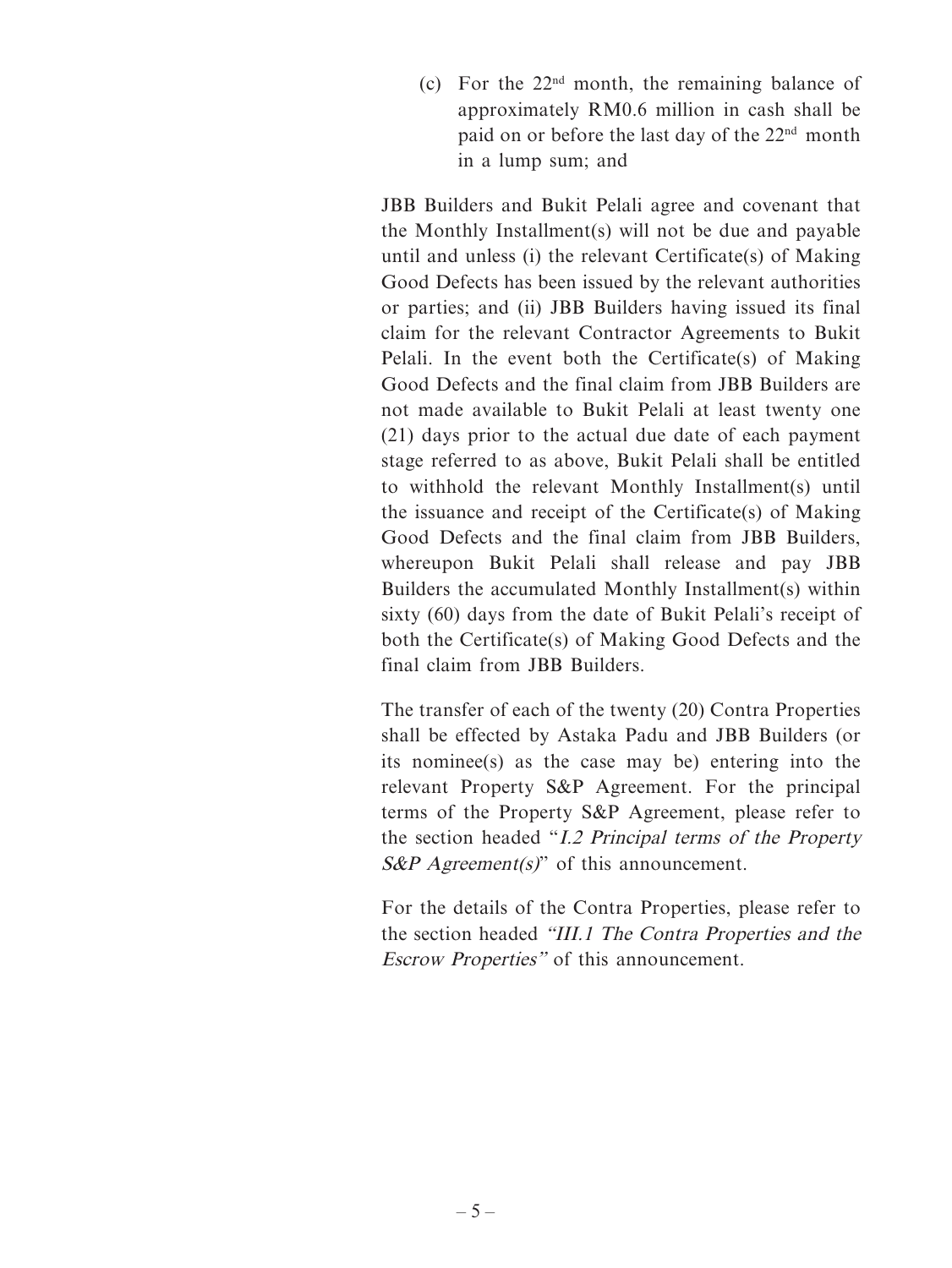| Adjustment to<br>$\ddot{\cdot}$<br>Outstanding<br>Contract Sum |                | Bukit Pelali and JBB Builders agree and covenant that the<br>Outstanding Contract Sum shall be adjusted downwards<br>or upwards accordingly by an amount equivalent to the<br>adjusted amount prescribed in the Final Account in<br>which event:                                                                                                         |
|----------------------------------------------------------------|----------------|----------------------------------------------------------------------------------------------------------------------------------------------------------------------------------------------------------------------------------------------------------------------------------------------------------------------------------------------------------|
|                                                                |                | (a) if the Outstanding Contract Sum is adjusted upwards,<br>the 22 <sup>nd</sup> Monthly Installment shall be increased by<br>a sum equivalent to the adjusted amount;                                                                                                                                                                                   |
|                                                                |                | (b) if the Outstanding Contract Sum is adjusted<br>downwards, the 22 <sup>nd</sup> Monthly Installment shall<br>be reduced by a sum equivalent to the adjusted<br>amount; and                                                                                                                                                                            |
|                                                                | (c)            | any adjustment to be made shall be settled by<br>varying the Monthly Installment(s) in accordance<br>with the Payment Arrangement, and as and when<br>necessary and applicable, the Monthly Installment(s)<br>preceding the 22 <sup>nd</sup> Monthly Installment may be<br>adjusted accordingly by mutual agreement of Bukit<br>Pelali and JBB Builders. |
| Contra Properties :                                            |                | JBB Builders and Bukit Pelali agree that:                                                                                                                                                                                                                                                                                                                |
|                                                                | $\mathbf{i}$ . | each of the Contra Properties shall be delivered on an<br>"as is where is" basis, free from any encumbrances,                                                                                                                                                                                                                                            |

with vacant possession and with the Certificate of

Completion and Compliance;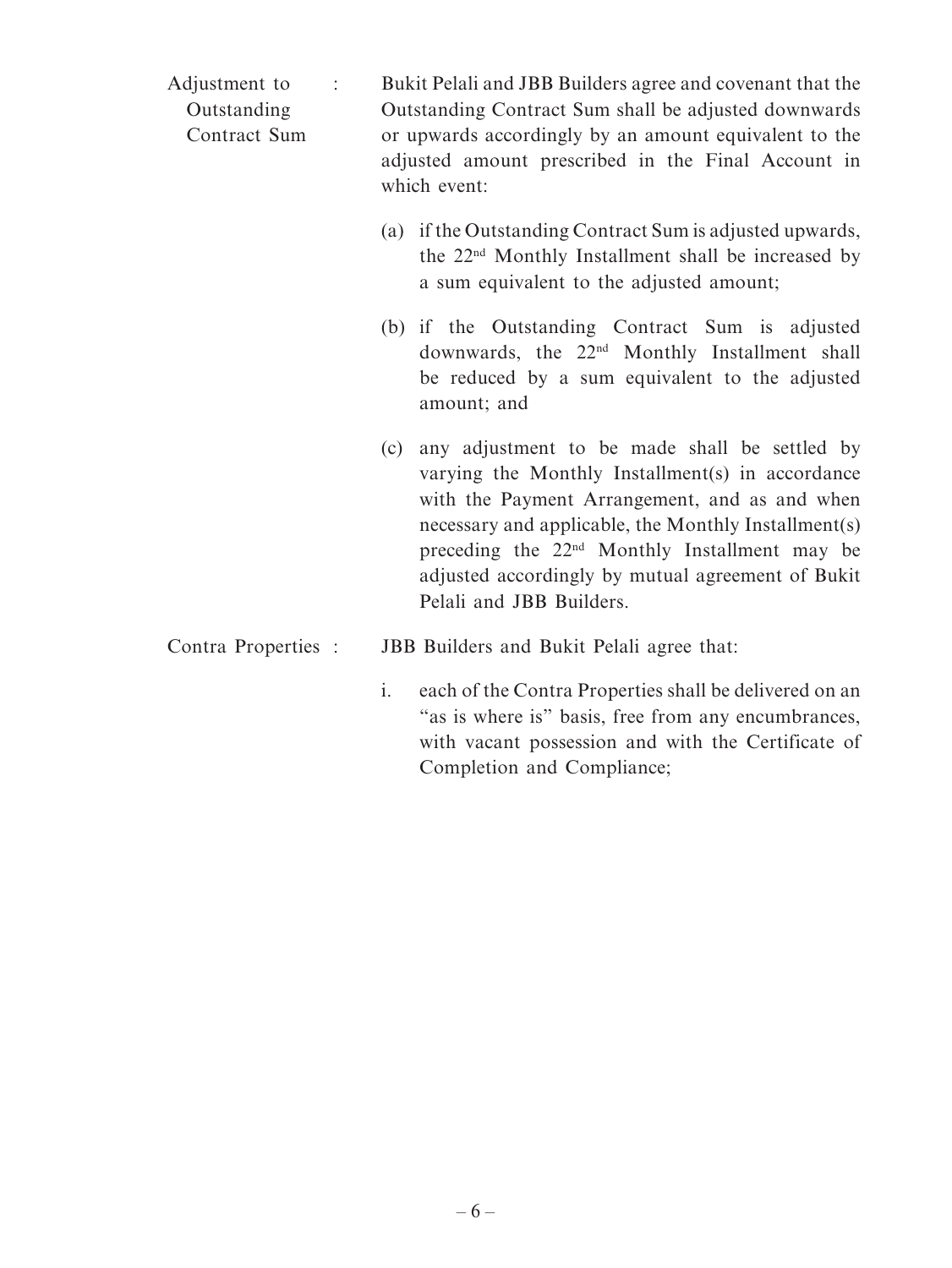- ii. JBB Builders will, at any time after the date of the Master Supplemental Agreement, be entitled at its own cost and expense to present and register a private caveat against the Contra Properties for the purpose of protecting the interest of JBB Builders in the Contra Properties prior to the registration of the transfer or the termination of the Master Supplemental Agreement in accordance with the provisions of the Master Supplemental Agreement, provided that JBB Builders shall have executed and delivered a valid and registrable withdrawal of private caveat together with the requisite registration fees for the withdrawal of such private caveat to JBB Builders' solicitors as stakeholders, who shall be authorised to present the same for registration with the relevant land registry upon the termination of the Master Supplemental Agreement in accordance with the provisions of the Master Supplemental Agreement;
- iii. the beneficial ownership and legal possession of the Contra Properties shall be delivered by Astaka Padu to JBB Builders or its nominee(s) on the Completion Date notwithstanding the legal ownership of the Contra Properties remains with Astaka Padu, pending the transfer of the original issue documents of strata/individual titles to the Contra Properties by Astaka Padu in favour of JBB Builders or its nominee(s):
- iv. at any time prior to the Completion Date, JBB Builders shall be entitled and has the right to appoint nominee(s) to receive and accept the Contra Properties in place of JBB Builders by giving Bukit Pelali notice(s) in writing of such nomination together with all particulars of the nominee(s); and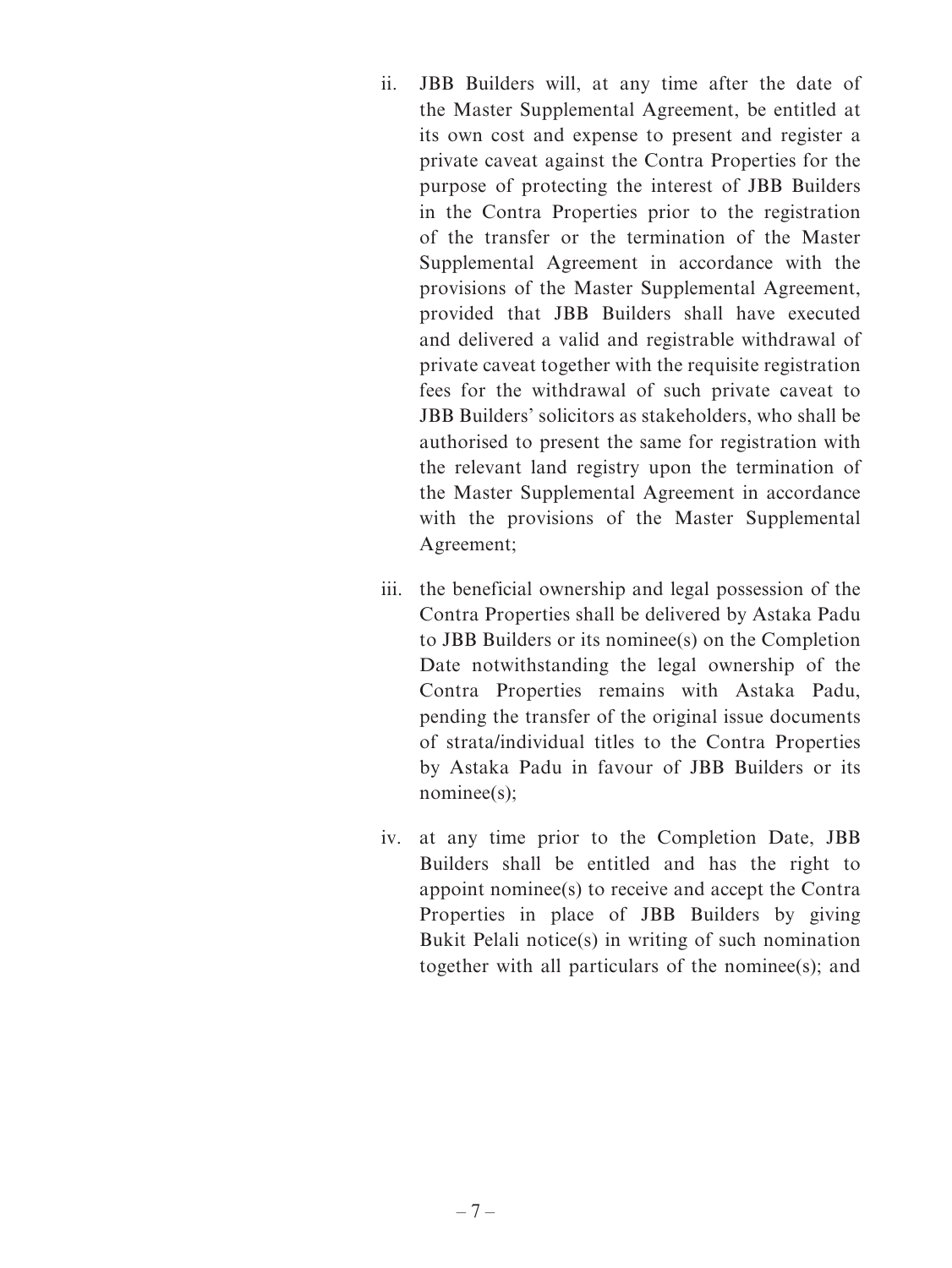- v. the contra and set off of the Contra Properties at the relevant Contra Properties Settlement Amount shall for all intents and purposes be effected on the Completion Date whereupon:
	- (a) the Outstanding Contract Sum shall be reduced by a sum equivalent to the Contra Properties Settlement Amount and a sum equivalent to Contra Properties Settlement Amount shall be deemed paid and settled by Bukit Pelali towards partial settlement of the Outstanding Contract Sum;
	- (b) the Property Purchase Prices of the Contra Properties shall be deemed paid and settled in full by JBB Builders or its nominee(s) to Astaka Padu, and Astaka Padu shall not make any claim against JBB Builders or its nominee(s) for the purchase price payable under the relevant Property S&P Agreement; and
	- (c) Bukit Pelali shall procure Astaka Padu to execute an acknowledgement of receipt of the full purchase price payable for the Contra Properties.

Escrow Properties held by JBB Builders' solicitors in escrow as security for Bukit Pelali's payment obligation : As security for compliance by Bukit Pelali of its payment obligation in respect of the Monthly Installments, Bukit Pelali agreed and covenanted that it shall procure Astaka Padu to deliver the Property Transfer Documents and Property S&P Agreement(s) in respect of the Escrow Properties to JBB Builders' solicitors upon the execution of the Master Supplemental Agreement to hold in escrow as security for the settlement of the Monthly Installments in accordance with the Payment Arrangement.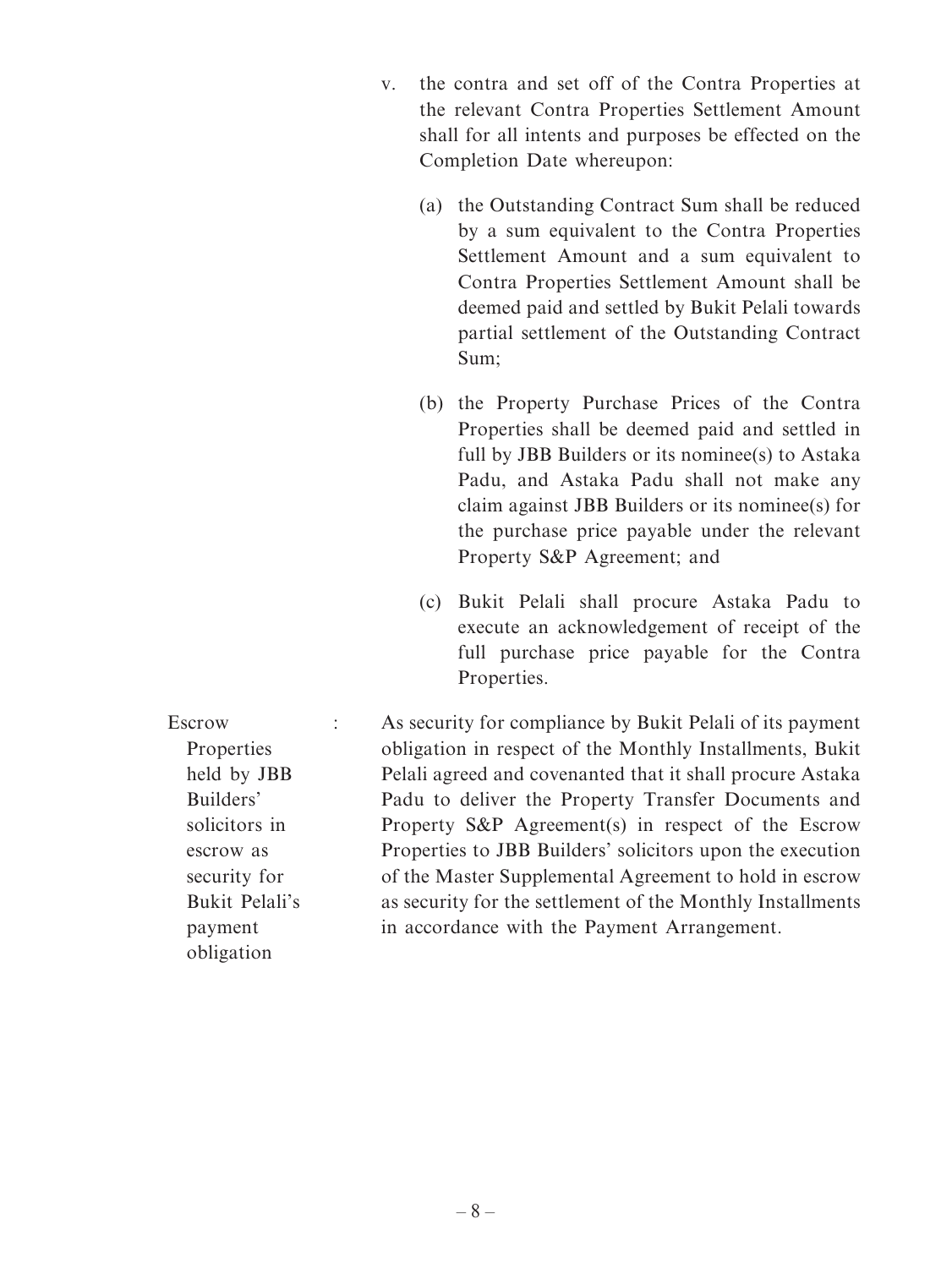Adjustment

: (a) Right to request for release of the Escrow Properties

mechanism on the number of Escrow Properties

Bukit Pelali shall, subject to JBB Builders' prior written consent, be entitled to withdraw one or more of the Escrow Properties, from being part of the security to the Monthly Installment(s) in the event the cumulative Monthly Installment(s) made by Bukit Pelali to JBB Builders pursuant to the Payment Arrangement shall be equivalent to or exceed the Property Purchase Price of the subject Escrow Properties requested to be withdrawn by Bukit Pelali. JBB Builders shall, within fourteen (14) days from its receipt of Bukit Pelali's request in writing inform Bukit Pelali whether it is agreeable to such withdrawal, and immediately thereafter release and return the Property Transfer Documents and Property S&P Agreement(s) in respect of the subject Escrow Properties to Bukit Pelali should JBB Builders be agreeable to such withdrawal, provided always that the reassessment of the value of the Escrow Properties shall be conducted every June and December of each calendar year until the Monthly Installments is fully repaid, by an independent certified valuer appointed by JBB Builders, at its own cost and expense, whose valuation on the Escrow Properties shall, in the absence of any manifest error, be referred to by both JBB Builders and Bukit Pelali in determining the prevailing price of each Escrow Property.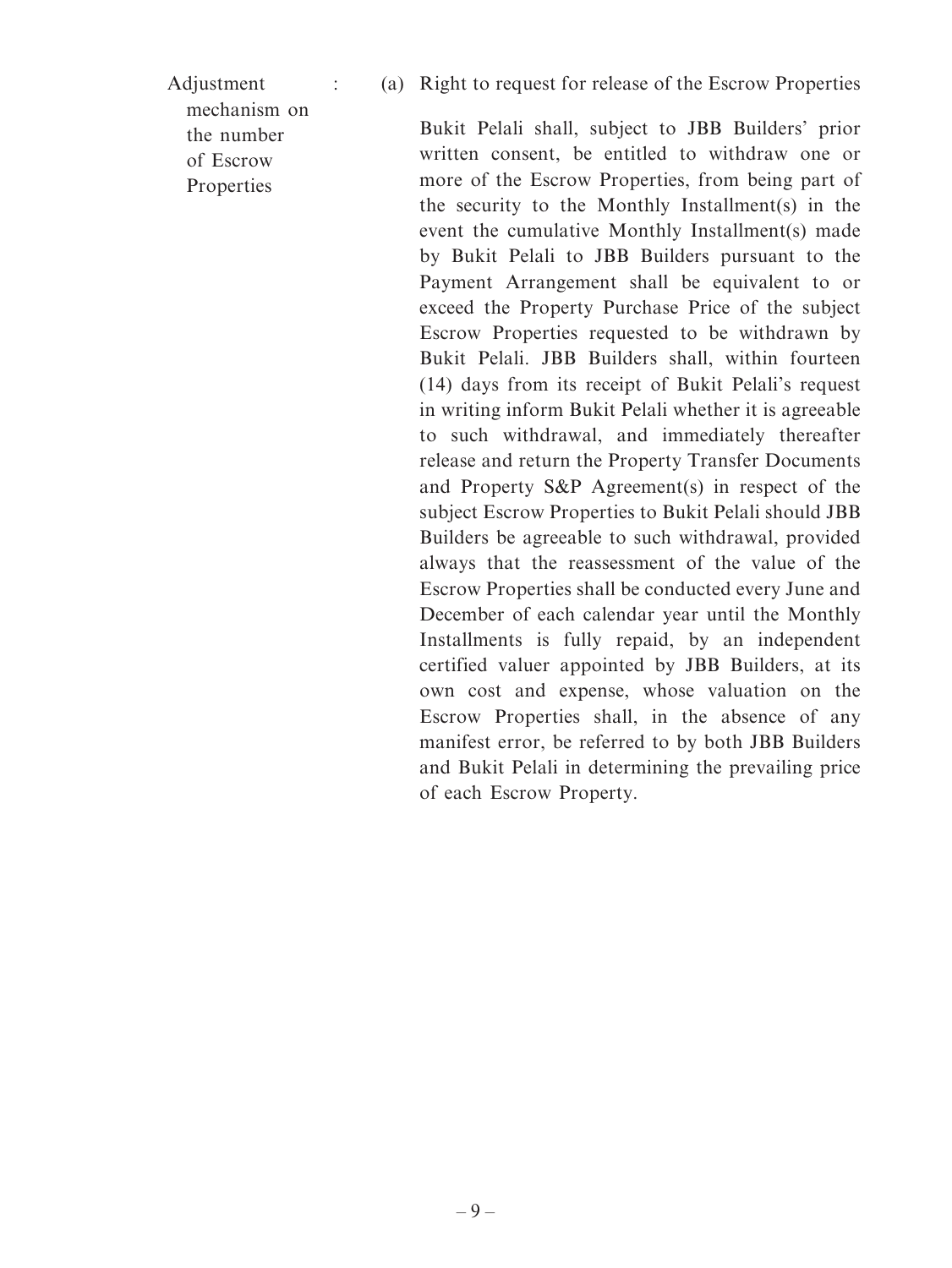In the event Bukit Pelali wishes to withdraw one or more of the Additional Escrow Property(ies) from being part of the security to the Monthly Installment(s), the above provision shall apply mutatis mutandis.

(b) Right to require Additional Escrow Property(ies)

In the case that the cumulative value of the Escrow Properties is less than the remaining amount of Monthly Installment(s) payable by Bukit Pelali to JBB Builders,

- (i) JBB Builders shall have the right and is entitled to obtain additional properties to be held by JBB Builders' solicitors in escrow (the "**Additional Escrow Property(ies)**") pending the settlement of the Monthly Installment(s). The Additional Escrow Property(ies) shall (a) be agreed upon by JBB Builders; (b) with the price to be mutually determined by Bukit Pelali and JBB Builders after making reference to the valuation(s) conducted by an independent certified valuer appointed by JBB Builders, at its own cost and expense; and (c) have a minimum cumulative value equivalent to or exceeding the difference in value between the remaining amount of the Monthly Installment(s) payable by Bukit Pelali to JBB Builders and the cumulative agreed value of the remaining Escrow Properties; and
- (ii) Bukit Pelali shall procure the owner of the Additional Escrow Property(ies) to deliver the Property Transfer Documents and Property S&P Agreement in respect of the Additional Escrow Property(ies) to JBB Builders' solicitors within seven (7) days from Bukit Pelali's receipt of a notice in writing from JBB Builders agreeing to such identified Additional Escrow Property(ies) to hold in escrow as security for the settlement of the Monthly Installment(s).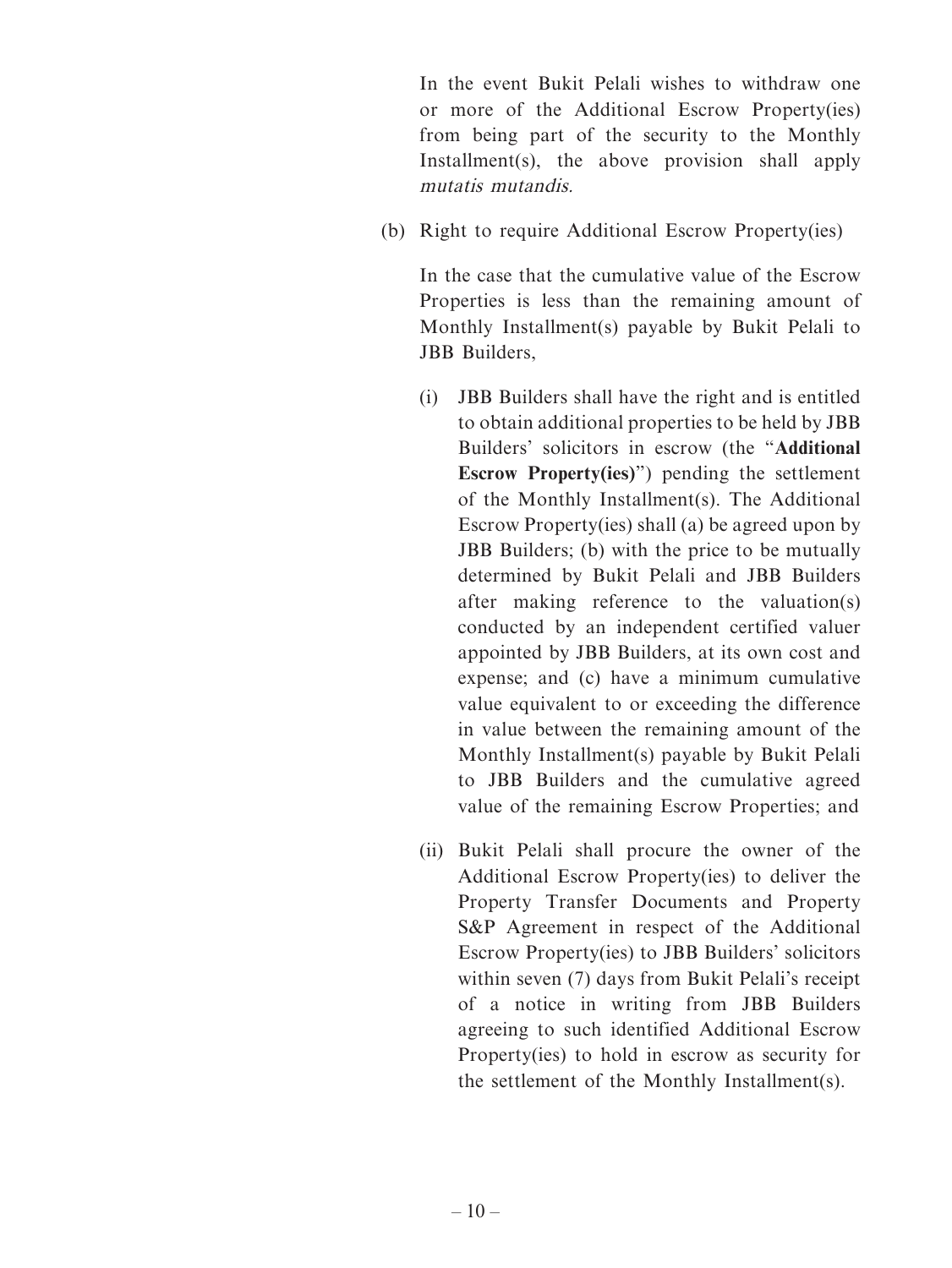JBB Builders' right to register caveat against Escrow Properties and Additional Escrow Property(ies) : JBB Builders will, at any time after the date of the Master Supplemental Agreement, be entitled at its own cost and expense to present and register a lienholder's caveat against the Escrow Properties and the Additional Escrow Property(ies) (if applicable) as security for the settlement of the Monthly Instalments, provided that JBB Builders shall have executed and delivered the prescribed requisite notice in writing together with the requisite registration fees for the withdrawal of such lienholder's caveat to JBB Builders' solicitors as stakeholders, who shall be authorised to present the same for registration with the relevant land registry upon (i) the withdrawal of the relevant Escrow Properties and the Additional Escrow Property(ies) (if applicable); (ii) the full and final payment of the Monthly Instalments; and (iii) termination of the Master Supplemental Agreement in accordance with the provisions of the Master Supplemental Agreement.

Enforcement of the Property Transfer **Documents** : In the event of a three-consecutive defaults in payment of the Monthly Installments after the same shall have become due (whether demanded or not), JBB Builders shall be entitled,

> (i) by giving a written notice to Bukit Pelali, to present the Property Transfer Documents of the relevant Escrow Property(ies) and Additional Escrow Property(ies) (if applicable) having a total Property Purchase Price equivalent to the aggregate outstanding Monthly Installments in default for registration of transfer of the relevant Escrow Property(ies) and Additional Escrow Property(ies) (if applicable) in favour of JBB Builders or its nominee(s) at the relevant land registry. Following the issuance of the aforesaid written notice to Bukit Pelali by JBB Builders, an amount equivalent to the outstanding Monthly Installments in default shall be deemed paid and settled in full by Bukit Pelali to JBB Builders; and

in respect of the Escrow Properties and Additional Escrow Property(ies)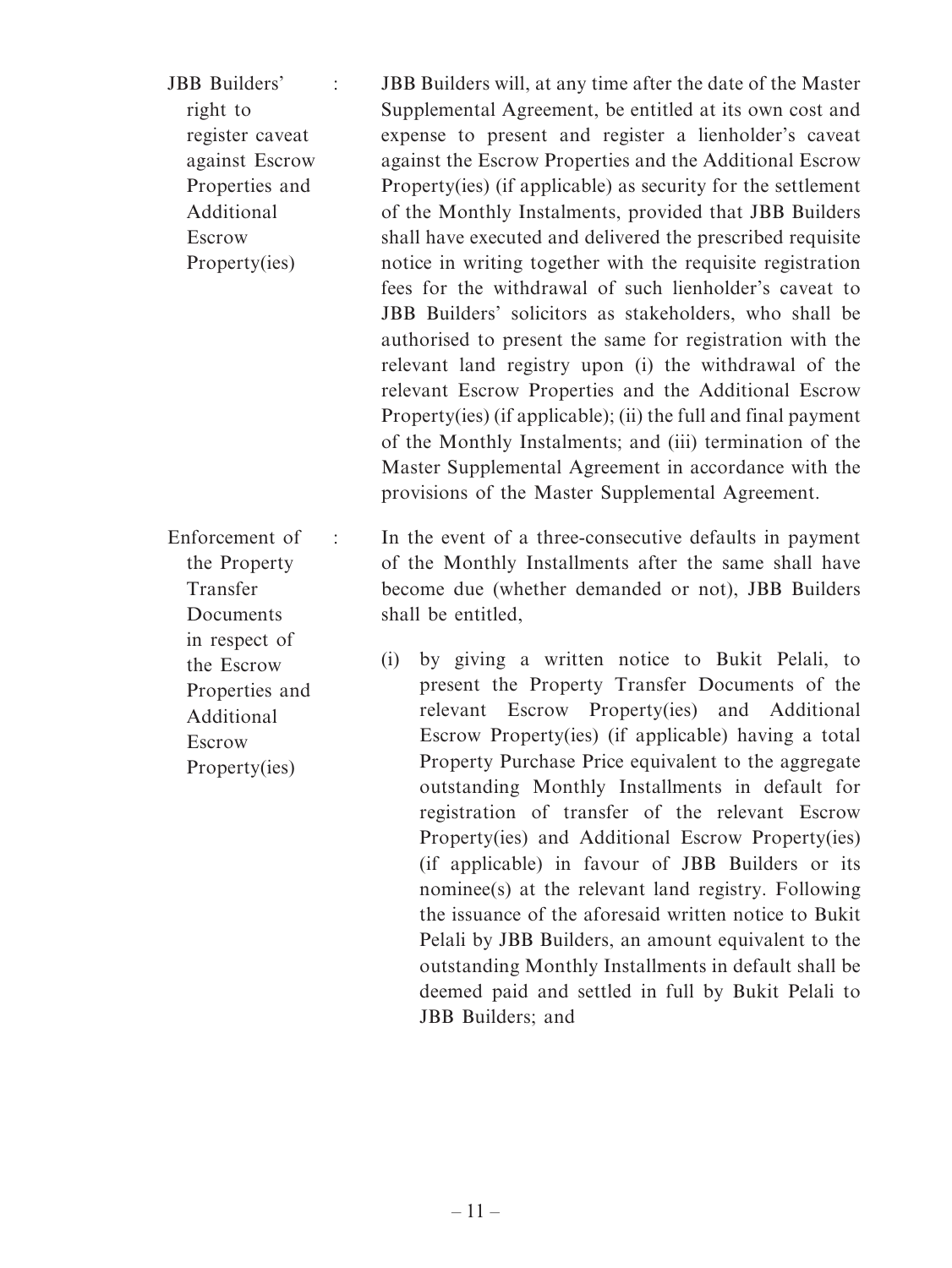- (ii) to create charges over the remaining Escrow Properties and Additional Escrow Property(ies) (if applicable) having a total Property Purchase Price equivalent to or not less than the aggregate outstanding Monthly Instalments which remains to be payable by Bukit Pelali in accordance with the Payment Arrangement, at its own cost and expense.
- Release of the Property Transfer Documents upon fulfilment of payment obligation by Bukit Pelali : JBB Builders shall, within fourteen (14) days after Bukit Pelali having fulfilled its payment obligations in respect of the last Monthly Installment pursuant to the Payment Arrangement, return and release all the Property Transfer Documents in respect of the Escrow Properties and Additional Escrow Property(ies) held by JBB Builders' solicitors as at that date, to Bukit Pelali, whereupon neither JBB Builders, Bukit Pelali nor Astaka Padu shall have any further obligation in respect of the Escrow Properties and Additional Escrow Property(ies) and Bukit Pelali and Astaka Padu shall be entitled to deal with such Escrow Properties and Additional Escrow Property(ies) at its sole and absolute discretion.
- Conditions precedent : The Payment Arrangement under the Settlement Transactions are conditional upon:
	- i. Astaka Holdings Limited having obtained the consent and/or approval from its shareholders and where applicable, the Singapore Exchange for, amongst others, the settlement arrangement of the Outstanding Contract Sum in accordance with the terms and conditions of the Master Supplemental Agreement (including the execution of the Property S&P Agreement(s)) on or before the Long Stop Date; and
	- ii. the Company having obtained the consent and/ or approval from the Shareholders and, where applicable, the Stock Exchange in respect of the Settlement Transactions on or before the Long Stop Date: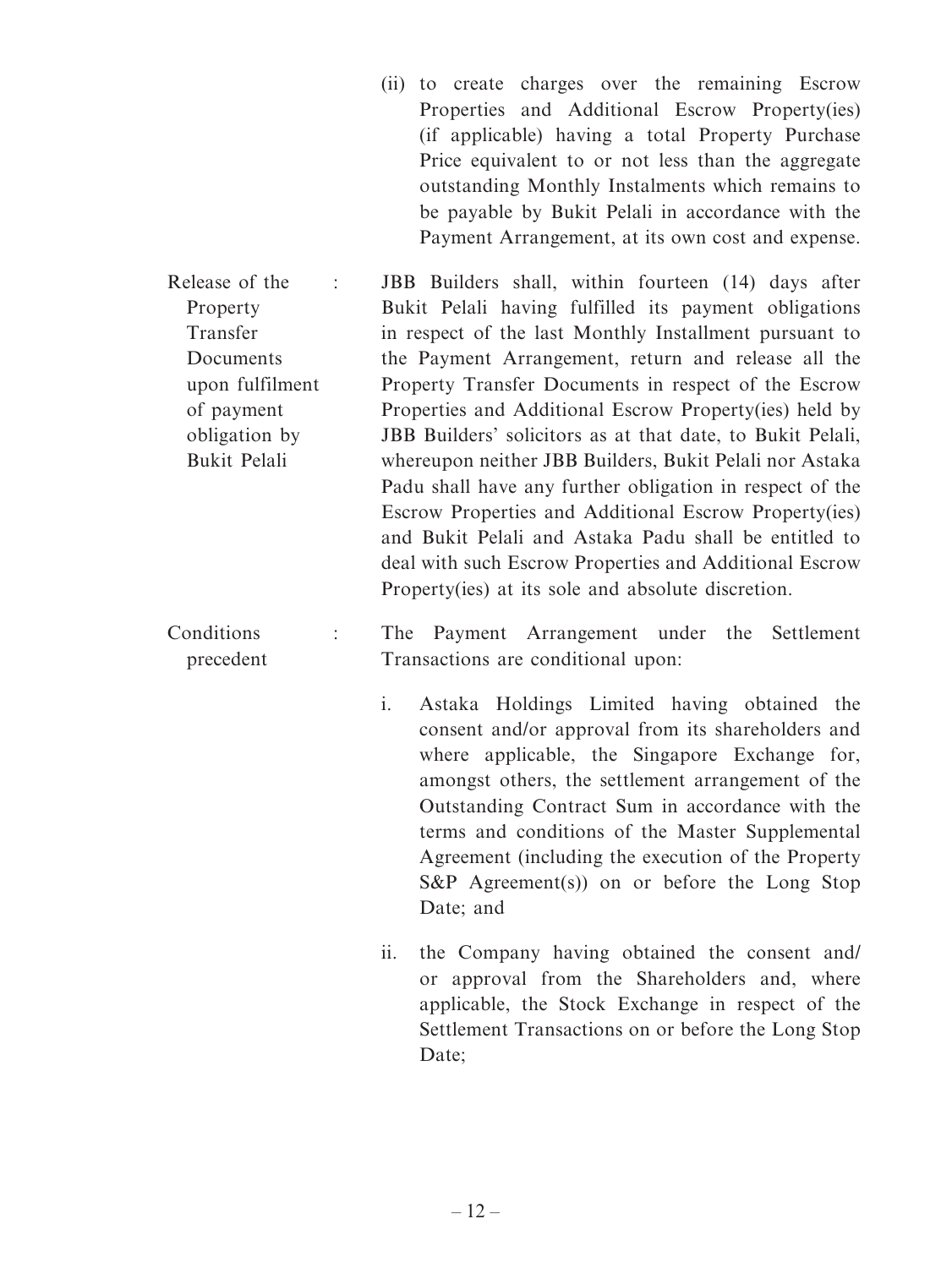if any of the conditions precedent shall have not been obtained or fulfilled on or before the Long Stop Date, then either JBB Builders or Bukit Pelali shall be entitled to terminate the Master Supplemental Agreement by giving a notice of termination to that effect to the other party and Astaka Padu,

- i. whereupon any Monthly Installment(s) paid by Bukit Pelali as at the date of the notice of termination shall be deemed to be made by Bukit Pelali pursuant to the terms of the respective Contractor Agreement(s) and thereafter, the rights and liabilities of JBB Builders and Bukit Pelali pursuant to the Contractor Agreement(s) shall remain and prevail, and JBB Builders, Bukit Pelali and Astaka Padu shall not have any further rights under the Master Supplemental Agreement except in respect of (i) any obligation under the Master Supplemental Agreement which is expressed to apply after termination; and (ii) any rights or obligations which have accrued in respect of any breach of any of the provisions of the Master Supplemental Agreement to any party prior to such termination; and
- ii. JBB Builders shall be entitled to exercise all its rights and remedies provided under the applicable laws to recover the remaining Outstanding Contract Sum, less an amount equivalent to the Monthly Installment(s) paid as at the date of the notice of termination, due and payable by Bukit Pelali.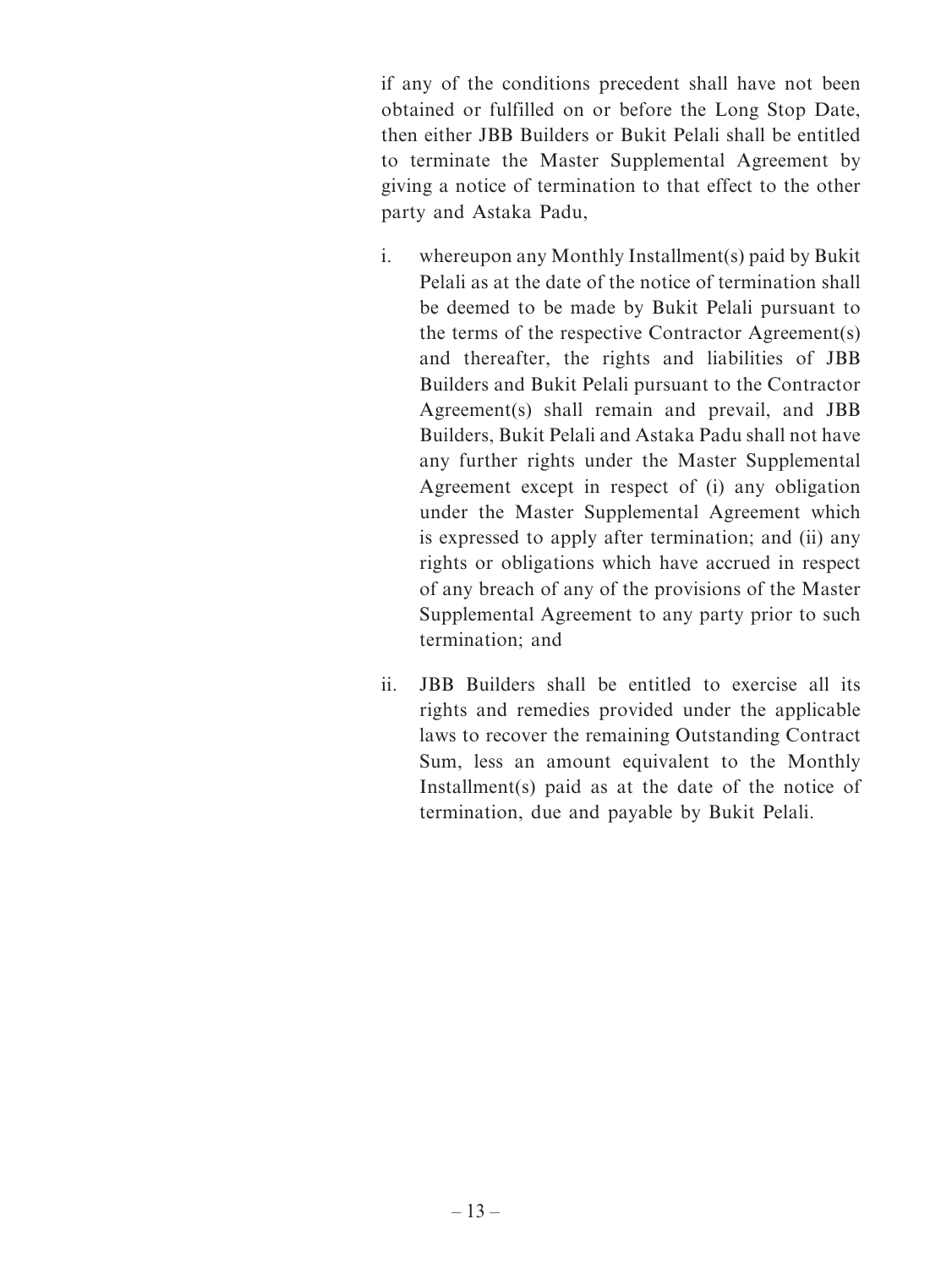- Representations and warranties : JBB Builders, Bukit Pelali and Astaka Padu represented and warranted to each other that the following representations and warranties are true and correct in all respects as at the date of the Master Supplemental Agreement and shall be true and correct throughout the subsistence of the Master Supplemental Agreement and up to the full and final settlement of the Outstanding Contract Sum with the same force and effect as if they had been made as at that later date in the circumstances then existing:
	- i. it is a company duly incorporated and existing under, and by virtue of, the laws of Malaysia and it has not been placed under receivership and there are no steps being commenced and/or instituted by any person to place it under receivership; and it has not been wound-up and is a going concern and there are no winding-up proceedings being commenced and/or instituted by any person against it;
	- ii. the respective facts set out in the Master Supplemental Agreement in relation to Bukit Pelali, Astaka Padu and JBB Builders are true and correct;
	- iii. it has the full power to enter into and carry out the provisions of the Master Supplemental Agreement; and
	- iv. the Master Supplemental Agreement constitutes the valid and binding obligation of the party enforceable in accordance with its terms.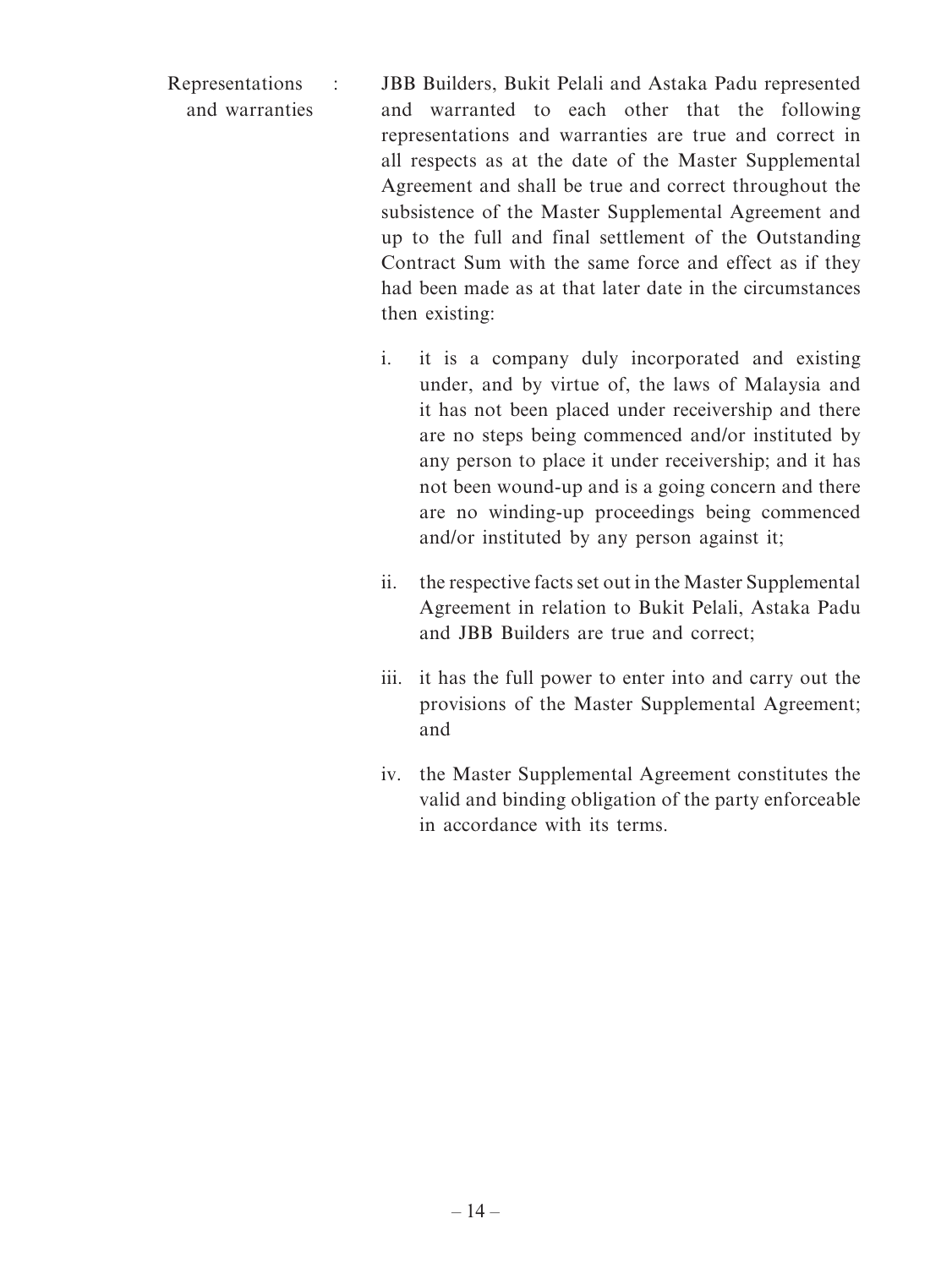Bukit Pelali also warranted to JBB Builders that the following warranties and representations are to the best of the knowledge and belief of Bukit Pelali true and accurate in all respects as at the date of the Master Supplemental Agreement and shall be true and accurate in all respects throughout the subsistence of the Master Supplemental Agreement and up to the full and final settlement of the Outstanding Contract Sum with the same force and effect as if they had been made as at that later date in the circumstances then existing:

- i. Astaka Padu is the registered and beneficial owner of the Contra Properties and the Escrow Properties and is absolutely entitled to transfer the Contra Properties and the Escrow Properties to JBB Builders or its nominee(s). Astaka Padu will not after the date of the Master Supplemental Agreement sell, dispose, charge, mortgage, assign, transfer or in any manner whatsoever encumber, deal with or part with possession of the Contra Properties and the Escrow Properties or create or permit to be created any lien over the Contra Properties and the Escrow Properties;
- ii. none of the Contra Properties and the Escrow Properties are reserved for Malaysians or Bumiputeras only;
- iii. the Contra Properties and the Escrow Properties are free from all encumbrances and the Contra Properties and the Escrow Properties will up to the full and final settlement of the Outstanding Contract Sum pursuant to the terms of the Master Supplemental Agreement be free from all encumbrances; there is no previous sale and purchase agreement(s) for the sale of the Contra Properties and the Escrow Properties which remains subsisting; and Astaka Padu has not granted and will not after the date of the Master Supplemental Agreement grant any easement, right of way or use, or any other similar right in respect of the Contra Properties and the Escrow Properties to any person, firm, company or authority other than JBB Builders or its nominee(s);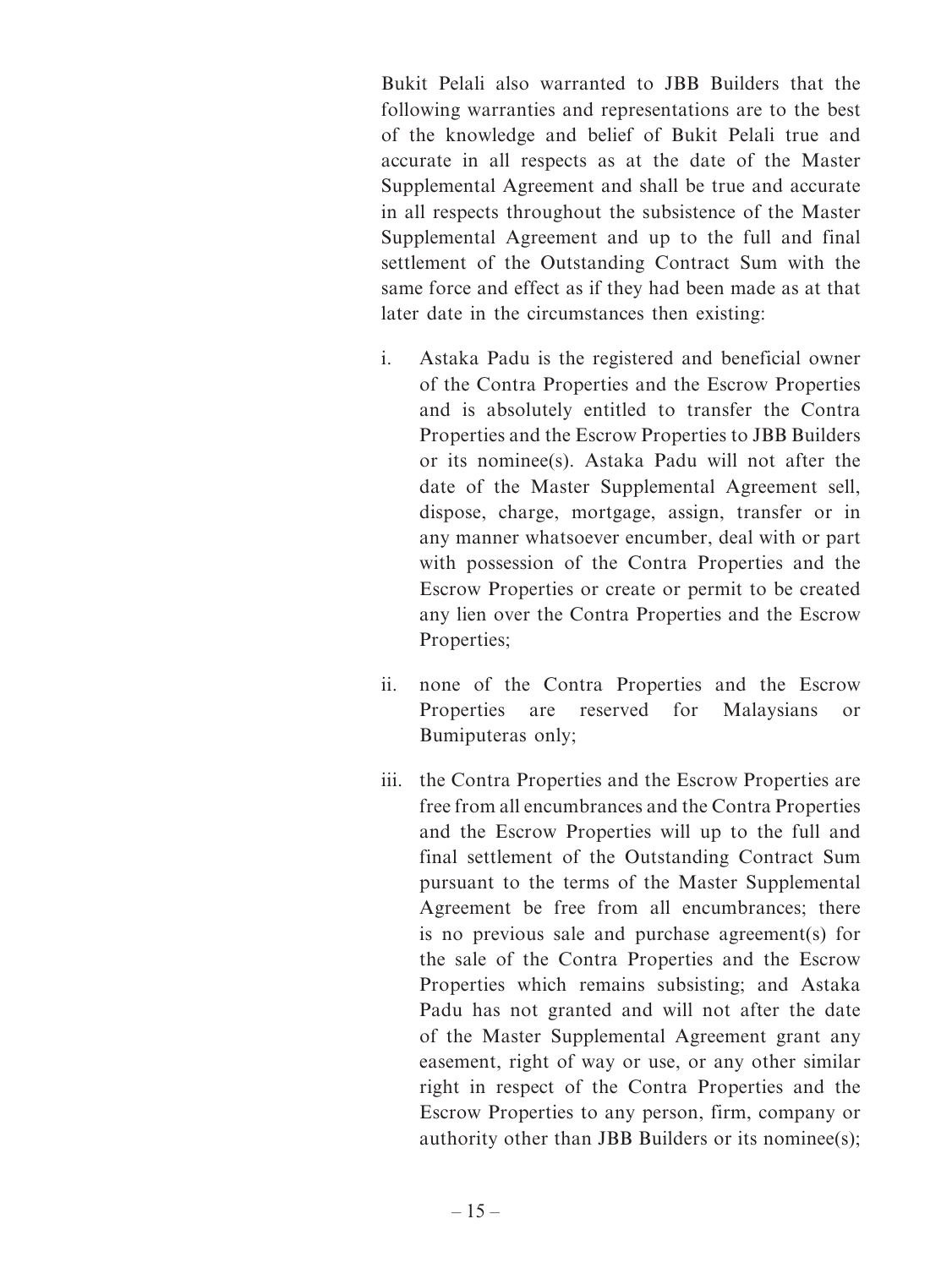- iv. Astaka Padu has not received any notices, from any federal, state, local government authority or statutory board which remain outstanding and which will or may prejudice or adversely affect the present or continued use and enjoyment by Astaka Padu or its successors-in-title of the Contra Properties and the Escrow Properties or which will or may subject Astaka Padu or its successors-intitle to any onerous charge or liability, and Bukit Pelali shall procure Astaka Padu to immediately give notice to JBB Builders of any such notices, orders or requirements Astaka Padu receives from any federal, state, local government authority or statutory board at any time after the date of the Master Supplemental Agreement; and
- v. to the best knowledge of Bukit Pelali, (i) there is no pending or threatened suit, legal proceedings, claim or bankruptcy proceedings against Astaka Padu which may affect in any way the rights of Astaka Padu in relation to the Contra Properties and the Escrow Properties, and Bukit Pelali will not do anything which might give rise to any legal proceedings or claims against Bukit Pelali or Astaka Padu or which may affect in any way the rights of Astaka Padu or JBB Builders or its nominee(s) in relation to the Contra Properties and the Escrow Properties; and (ii) the Contra Properties and the Escrow Properties are not subject to any acquisition proceedings and no acquisition proceedings are pending in respect thereof.
- Termination of the Master Supplemental Agreement
- : In the event that:
	- i. either JBB Builders, Bukit Pelali or Astaka Padu is or becomes, or is adjudicated or found to be, wound up or insolvent or had any winding-up (whether involuntary or voluntary) or insolvency proceedings commenced against it; or
	- ii. any of the warranties given by JBB Builders, Bukit Pelali or Astaka Padu is found at any time to be materially untrue or inconsistent,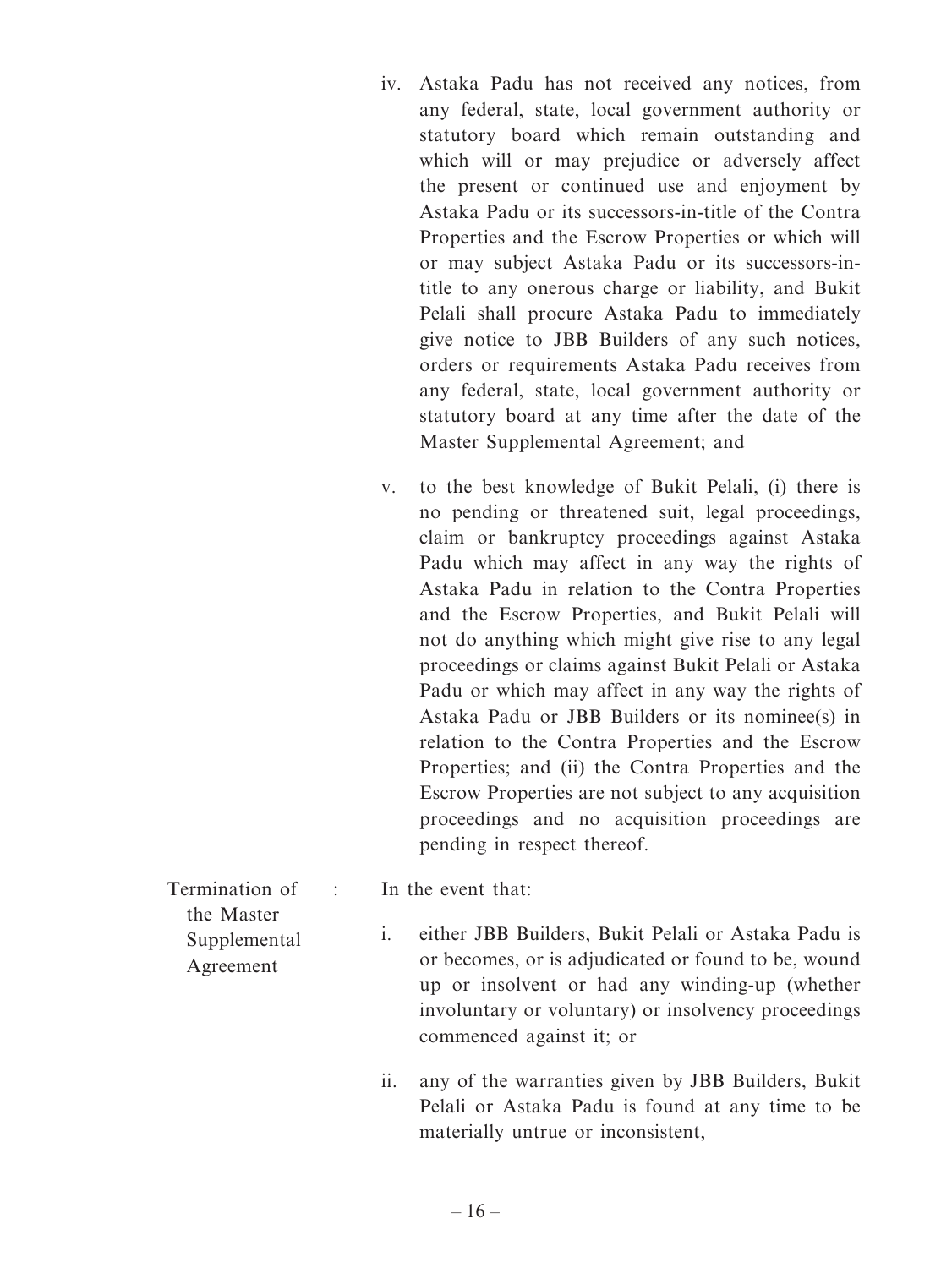JBB Builders, Bukit Pelali or Astaka Padu may, at any time while any such circumstance subsists, be at liberty to give a notice of termination to the other parties for the purpose of terminating the Master Supplemental Agreement.

Within fourteen (14) days of such notice of termination being duly given, JBB Builders shall:

- i. return and redeliver to Bukit Pelali the Property Transfer Documents in respect of the Properties which have yet to be transferred to JBB Builders or its nominee(s) pursuant to the Master Supplemental Agreement, as the case may be, together with the relevant Property S&P Agreement(s) (if applicable); and
- ii. re-deliver to Astaka Padu and the owner of Additional Escrow Property(ies), as the case may be, vacant possession of the Properties, if the same have been delivered to JBB Builders or its nominee(s) at any time prior to the Completion or the enforcement of the Property Transfer Documents in respect of the Escrow Properties and Additional Escrow Property(ies) in accordance with the terms of the Master Supplemental Agreement; and
- iii. remove and withdraw all caveats, charges and other encumbrances entered or caused to be entered by JBB Builders over the Properties,

and whereupon JBB Builders shall be entitled to exercise all its rights and remedies to recover the remaining Outstanding Contract Sum due and payable by Bukit Pelali as at the date of the notice of termination.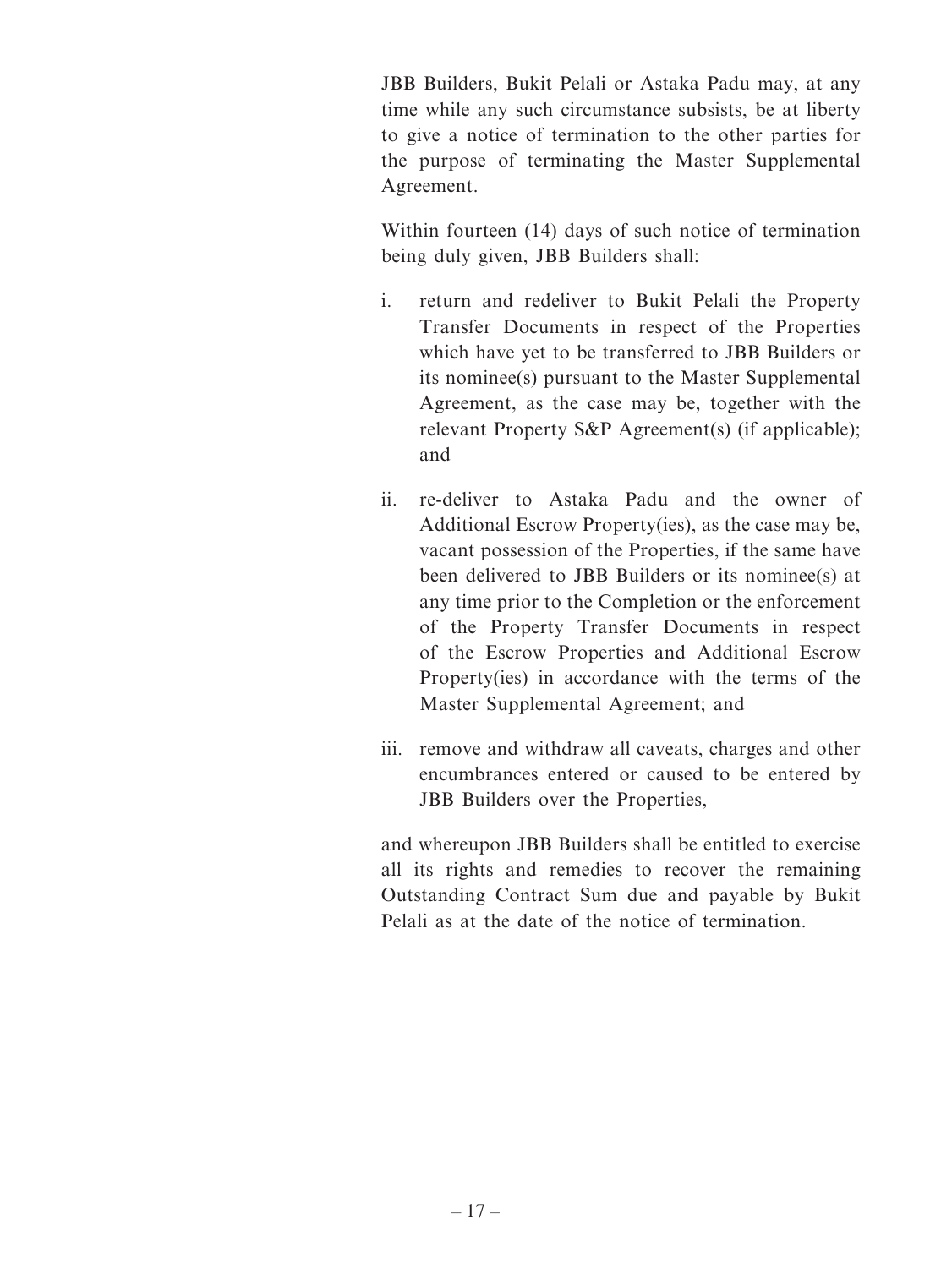| Full and final | JBB Builders and Bukit Pelali agreed that the Master     |
|----------------|----------------------------------------------------------|
| settlement     | Supplemental Agreement is in compromise and full and     |
|                | final settlement between JBB Builders and Bukit Pelali   |
|                | of all claims of whatever nature, howsoever arising, for |
|                | or in connection with any complaint(s), claim(s) and/    |
|                | or proceeding(s) in respect of the Outstanding Contract  |
|                | Sum. Upon fulfillment of the payment obligation of       |
|                | Bukit Pelali pursuant to the Payment Arrangement, all    |
|                | claims made or which could be made of whatsoever         |
|                | kind or character which JBB Builders or Bukit Pelali     |
|                | have or had against each other in relation to any breach |
|                | of contract, claim for compensation or on any other      |
|                | grounds whatsoever in connection with the Contractor     |
|                | Agreement(s) insofar as the Outstanding Contract Sum     |
|                | is concerned shall be deemed to have been fully and      |
|                | finally settled.                                         |

# **I.2 Principal terms of the Property S&P Agreement(s)**

The principal terms of the Property S&P Agreement(s), each of which are substantially identical with each other save for the subject Properties, are set out below:

| Parties                                | (1) Astaka Padu or owner of the Additional Escrow<br>Property(ies) (as the vendor) (the " <b>Relevant Vendor</b> ");<br>and                                                                                                                                                                                                                               |
|----------------------------------------|-----------------------------------------------------------------------------------------------------------------------------------------------------------------------------------------------------------------------------------------------------------------------------------------------------------------------------------------------------------|
|                                        | <b>JBB</b> Builders or its nomines (s) (as the purchaser)<br>(2)<br>(the "Relevant Purchaser").                                                                                                                                                                                                                                                           |
|                                        | For the background of Astaka Padu, please refer to<br>the section headed "II. INFORMATION OF BUKIT<br>PELALI AND ASTAKA PADU" of this announcement.                                                                                                                                                                                                       |
| Subject matter<br>$\ddot{\phantom{a}}$ | The Relevant Vendor shall sell and the Relevant Purchaser<br>shall purchase the relevant Property at the relevant<br>Property Purchase Price free from any agricultural<br>or industrial conditions expressed or implied and all<br>encumbrances and any conditions expressed or implied<br>affecting the separate strata title to the relevant Property. |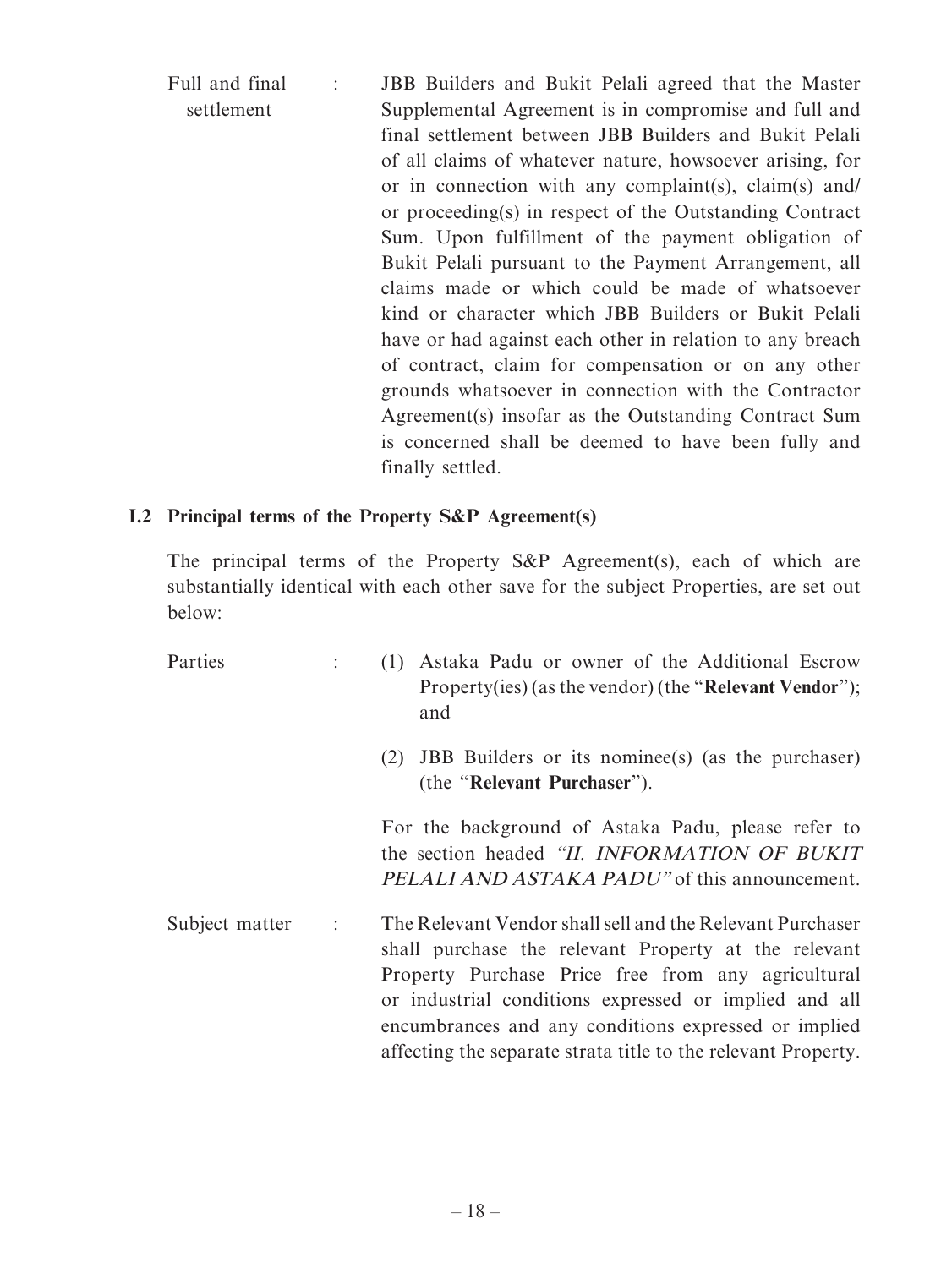- Default by vendor : In the event of any breach by the Relevant Vendor of any of the material provisions of the Property S&P Agreement, the Relevant Purchaser shall be entitled to the remedy of specific performance against the Relevant Vendor provided always that nothing in the Property S&P Agreement shall be construed in any way so as to prejudice any other rights or remedies which the Relevant Purchaser may be entitled to against the Relevant Vendor. Separate strata title and transfer of title : The Relevant Vendor has, at its own cost and expense, obtained the issue document of separate title to the relevant Property under the Strata Title Act 1985 of Malaysia. Vendor's representations and warranties : The Relevant Vendor shall represent and warrant that: i. the statements contained in the recitals to the relevant Property S&P Agreement are true and correct and form the basis of the relevant Property S&P Agreement; ii. it has the power and rights to sell the relevant Property to the Relevant Purchaser;
	- iii. it has no knowledge of any outstanding notices of any relevant government authority adversely affecting the relevant Property or any part or portion thereof; and
	- iv. it has not received any notice nor is it aware of any intended acquisition under the Land Acquisition Act 1960 of Malaysia of the relevant Property or any part thereof that the same is not subject to acquisition or intended acquisition by any government, statutory, urban or municipal authority and that no advertisement in the government gazette of such intention has been published pursuant to the Land Acquisition Act 1960 of Malaysia.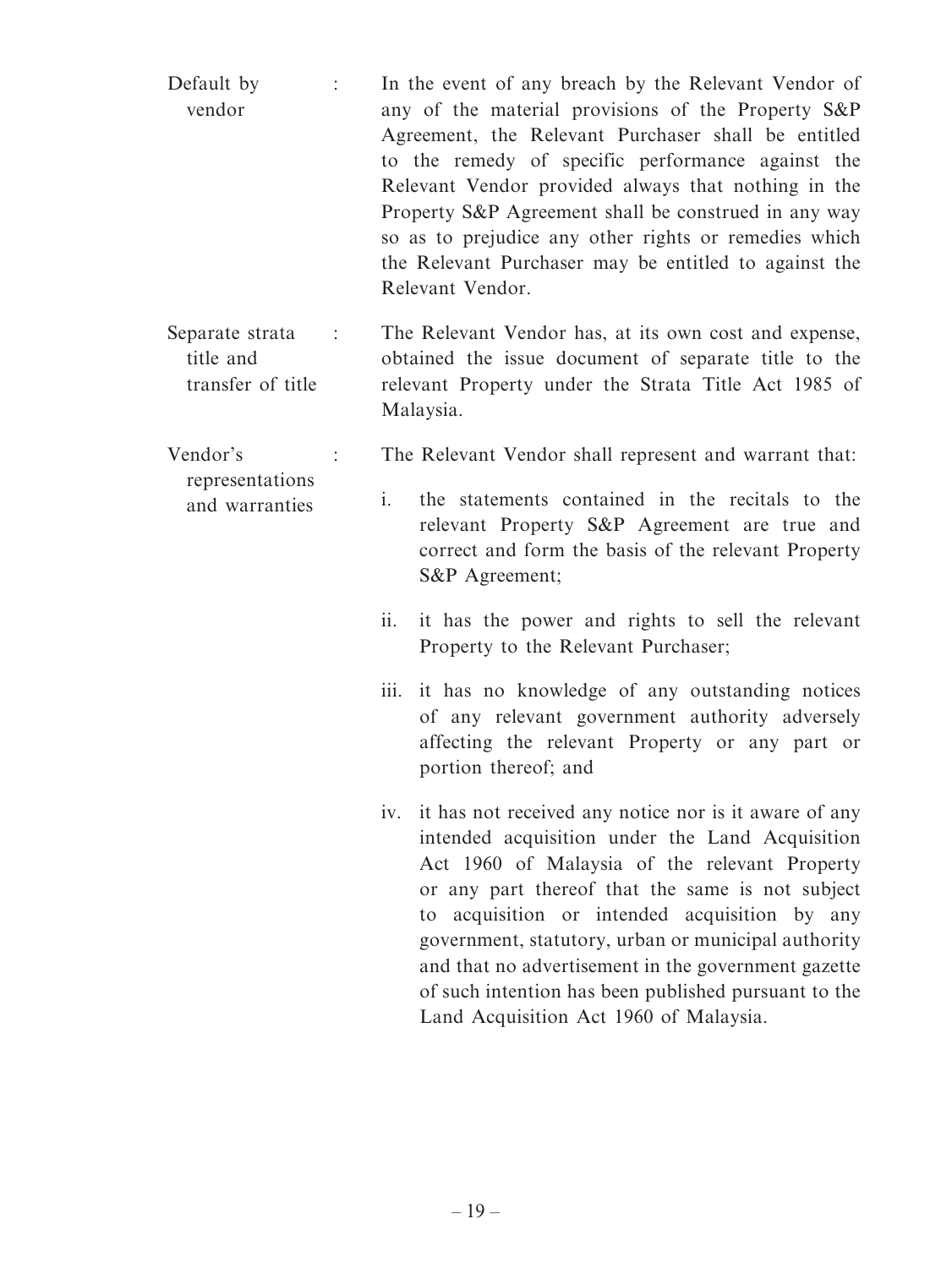For the avoidance of doubt, the relevant Property Purchase Price in respect of the Contra Properties shall be settled by way of contra and set off against part of the Outstanding Contract Sum to be effected on the Completion Date whereupon:

- (a) the Outstanding Contract Sum shall be reduced by a sum equivalent to the Contra Properties Settlement Amount and Bukit Pelali shall be regarded to have paid JBB Builders a sum equivalent to Contra Properties Settlement Amount towards partial settlement of the Outstanding Contract Sum; and
- (b) JBB Builders or its nominee(s) shall be regarded to have paid Astaka Padu in full the Property Purchase Price and Bukit Pelali and Astaka Padu shall not make any claim against JBB Builders or its nominee(s) for the purchase price payable under the relevant Property S&P Agreement.

## **I.3 Consideration and the basis of determination of the consideration**

The consideration in respect of the Master Supplemental Agreement was arrived at after arm's length negotiation between JBB Builders and Bukit Pelali, which involved an exchange of consideration between JBB Builders and Bukit Pelali whereby Bukit Pelali had:

- (A) agreed, covenanted and undertaken to settle the Outstanding Contract Sum in accordance with the Payment Arrangement, which involved:
	- (i) settlement of the Contra Properties Settlement Amount with the Contra Properties; and
	- (ii) settlement of the remaining Outstanding Contract Sum by the Monthly Installments.

In exchange of which, JBB Builders had conditionally agreed to set off the Outstanding Contract Sum in the total amount of approximately RM59.0 million, being trade receivables and contract assets due from Bukit Pelali pursuant to the Contractor Agreements.

For the basis of determination on the valuation of the Properties, please refer to the section headed "III.2 Valuation for the Properties" of this announcement.

## **II. INFORMATION OF BUKIT PELALI AND ASTAKA PADU**

Bukit Pelali is a company incorporated in Malaysia which principally engages in the business of property development. It is a joint venture company which is owned approximately 51% by Astaka Padu and approximately 49% by Saling Syabas. Saling Syabas is a company incorporated in Malaysia which principally engages in land development and real estate activities. Saling Syabas is legally and beneficially owned entirely by Dato' Daing A Malek Bin Daing A Rahaman. Bukit Pelali is formed as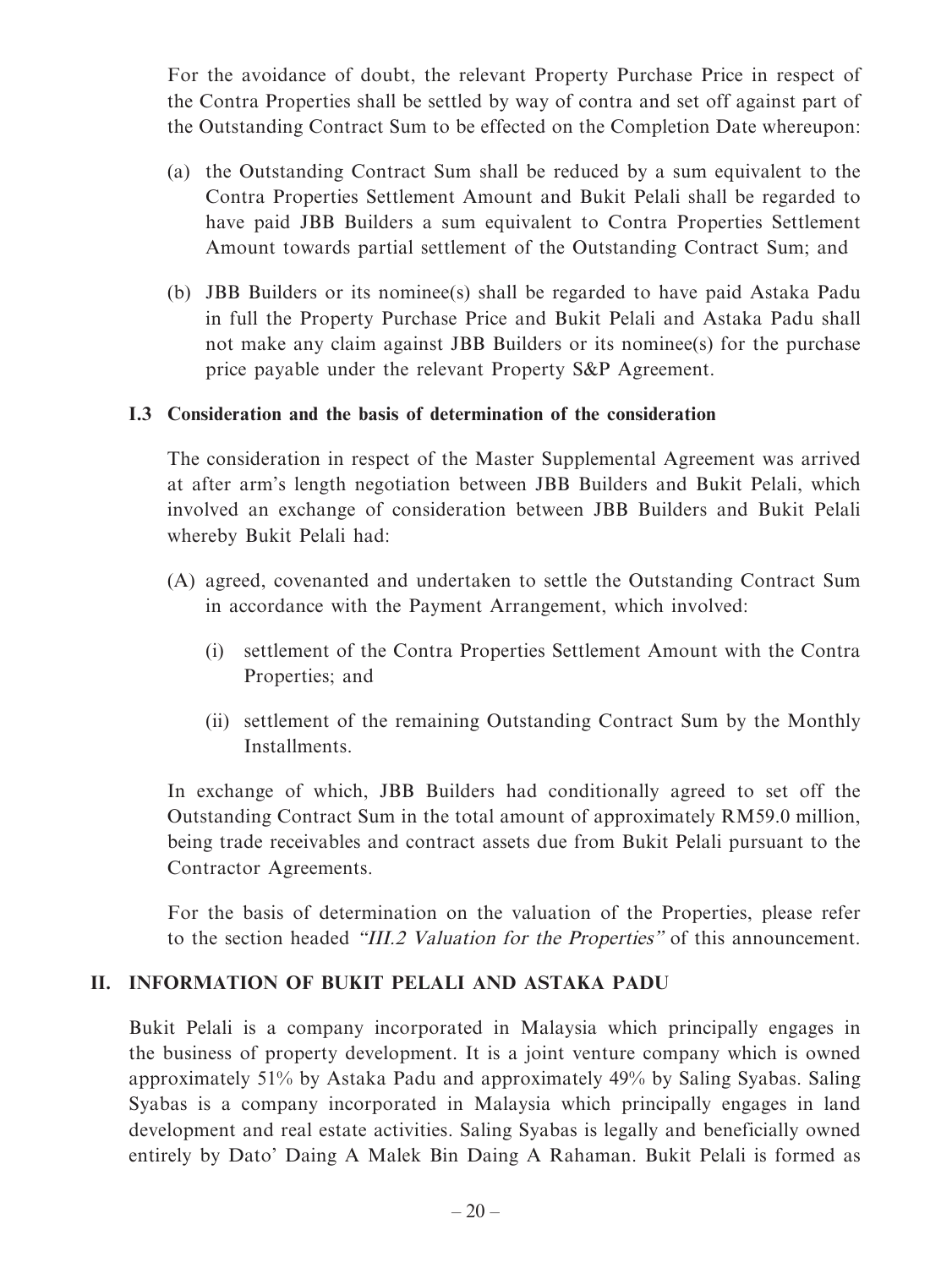a special purpose vehicle in respect of the Bukit Pelali Project, which is a property development project of "Bukit Pelali @ Pengerang" developed by Bukit Pelali, being a 363-acre strata township located in south-eastern Johor to comprise residential units, shop offices, a clubhouse, hotel, private hospital, mart, school, mosque, food and beverage hub and petrol station, with JBB Builders having been appointed as the main contractor to undertake various building and infrastructure works pursuant to the Contractor Agreements.

Astaka Padu is a company incorporated in Malaysia which principally engages in the business of property development. It is a 99.99% indirectly owned subsidiary of Astaka Holdings Limited, a company whose shares are listed on the Catalist Board of the Singapore Exchange.

To the best of the Directors' knowledge, information and belief, having made all reasonable enquiries, each of Bukit Pelali and Astaka Padu and its respective ultimate beneficial owners is an Independent Third Party of the Group and its connected persons.

# **III. INFORMATION OF THE PROPERTIES AND THE VALUATION OF THE PROPERTIES**

## **III.1 The Contra Properties and the Escrow Properties**

The Contra Properties and the Escrow Properties consist of twenty (20) and nine (9) separate residential apartments from the Astaka Project located in the Mukim of Plentong, District of Johor Bahru, State of Johor, Malaysia, with a total Property Purchase Price of approximately RM41.6 million and RM20.6 million respectively. The Contra Properties have a built-up area ranging from approximately 2,207 square feet to 2,659 square feet and Property Purchase Price ranging from approximately RM1.8 million to RM2.4 million. The Escrow Properties have a built-up area ranging from approximately 2,217 square feet to 2,659 square feet and Property Purchase Price ranging from approximately RM1.8 million to RM2.4 million.

According to publicly available information and as represented by Astaka Padu, the Astaka Project is developed by Astaka Padu and is a mixed development comprising (i) residential towers; and (ii) the headquarters of the Johor Bahru City Council, Menara MBJB with phase 3 @ One Bukit Senyum to comprise a five-star hotel, branded residences, serviced apartments, an entertainment hub and an office tower. As represented by Astaka Padu in the respective Property S&P Agreements concerning the Contra Properties and the Escrow Properties, Astaka Padu is the registered proprietor of each of the Contra Properties and the Escrow Properties and the construction of the relevant Contra Properties and the Escrow Properties has been completed and the Certificates of Completion and Compliance has been issued.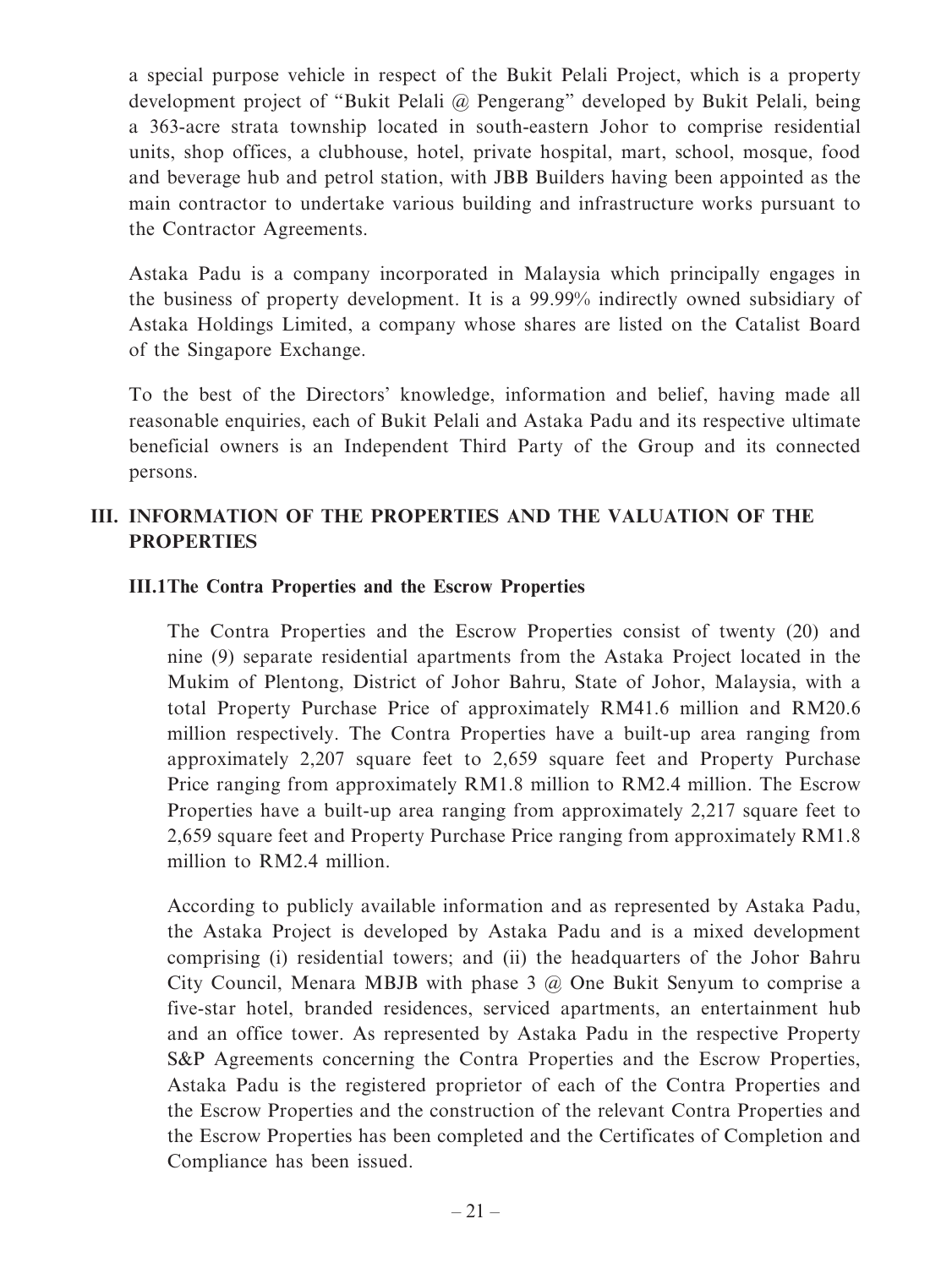The total value of the twenty (20) Contra Properties shall be approximately RM41.6 million which shall be equal to the Contra Properties Settlement Amount, being part of the agreed settlement amount of the Outstanding Contract Sum. The total value of the nine (9) Escrow Properties shall be approximately RM20.6 million which exceeds the total amount of the Monthly Installments by approximately RM3.2 million.

The value of each of the Properties was determined after arm's length negotiation between JBB Builders and Bukit Pelali with reference to, among other things:

- (i) the current market selling prices of the balance units of the Astaka Project (as the case may be);
- (ii) the preliminary valuation conducted by an independent valuer on the Properties, with the market value of the Contra Properties of approximately RM42.2 million and Escrow Properties of approximately RM19.7 million as at 19 April 2022; and
- (iii) the discount of the current market selling prices of the Properties mutually agreed between JBB Builders and Bukit Pelali.

# **IV. FINANCIAL IMPLICATION OF THE SETTLEMENT TRANSACTIONS**

As at 30 April 2022, loss allowance on trade receivables and contract assets owing from Bukit Pelali of approximately RM14.8 million have been recognised. Upon entering into the Master Supplemental Agreement, allowance for impairment loss on trade receivables and contract assets of approximately RM11.2 million as of 30 April 2022 will be reversed and imputed interest expense of approximately RM1.0 million will be recognised.

Upon completion of the transfer of the Contra Properties on the Completion Date, trade receivables of approximately RM41.6 million will be set off by the recognition of non-current deposits paid for acquisition of investment properties for the transfer of the Contra Properties of approximately RM41.6 million measured at carrying value. It will be recognised as investment properties after the transfer of the title of the Contra Properties subject to fair value measurement with impact reflected in profit or loss in future. The recognition of allowance for impairment loss on trade receivables and contract assets in connection with such trade receivables of approximately RM3.1 million as of 30 April 2022 will be further reversed.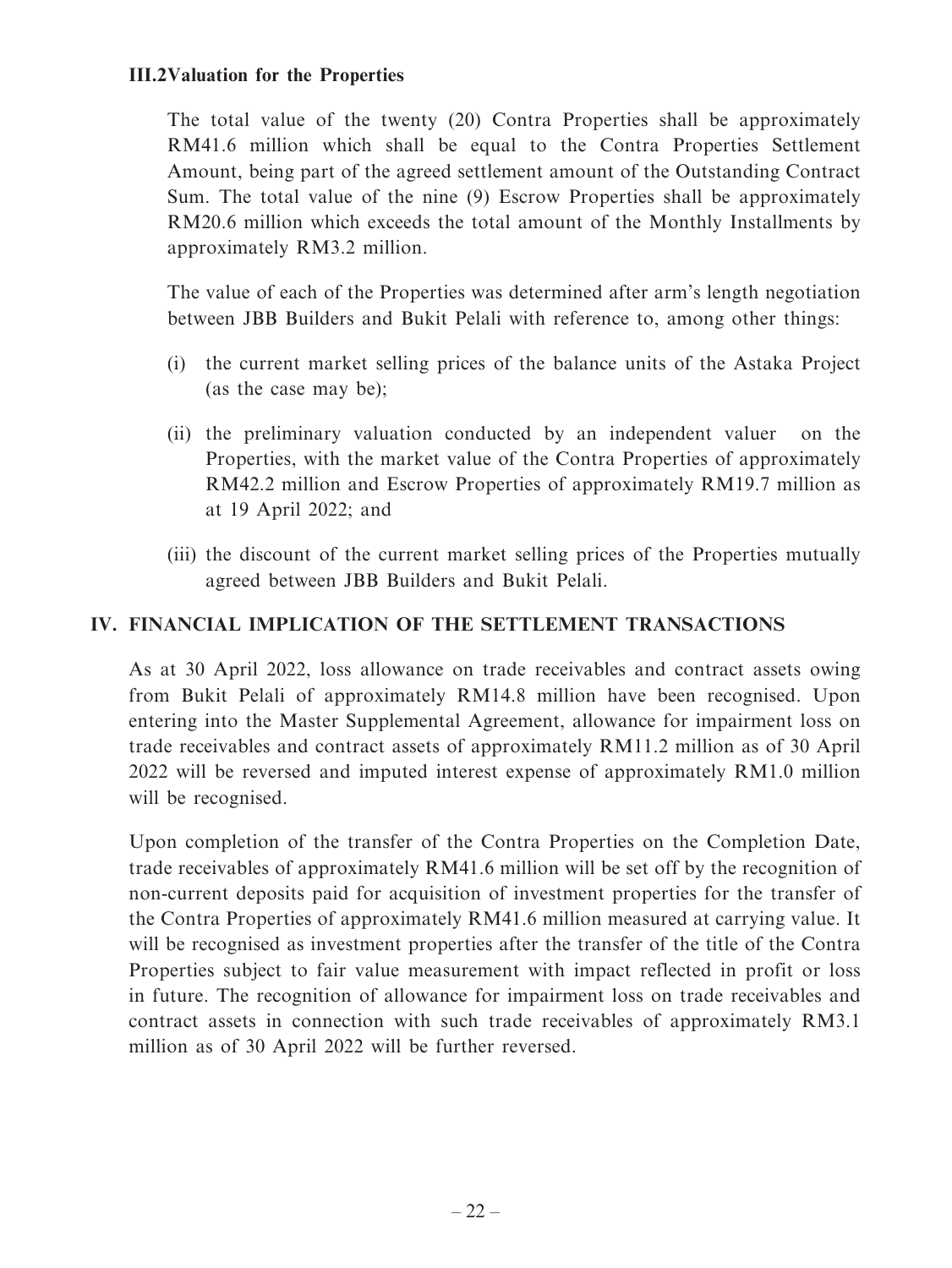Trade receivables and contract assets owing from Bukit Pelali of approximately RM17.4 million in aggregate will be cleared upon the settlement of Monthly Installments by Bukit Pelali under the Master Supplemental Agreement. The recognition of allowance for impairment loss on trade receivables and contract assets in connection with such trade receivables and contract assets of approximately RM0.5 million as of 30 April 2022 will be reversed thereafter.

It is estimated that the Group will incur cost of approximately RM2.8 million in connection with the Settlement Transactions which included stamp duty on memorandum of transfer, legal fees and professional fees.

Save as disclosed above, the Board considers that there will be no material adverse impact on (a) the financial position and earnings, and (b) the business and operation, of the Group associated with the Settlement Transactions.

# **V. REASONS FOR AND BENEFITS OF ENTERING INTO THE SETTLEMENT TRANSACTIONS**

The Settlement Transactions were entered into as Bukit Pelali is unable to settle the outstanding trade receivables and contract assets on schedule, it is mutually agreed between JBB Builders and Bukit Pelali that the Contra Properties owned by Astaka Padu, a shareholder of Bukit Pelali holding approximately 51% of its share capital, are to be transferred to JBB Builders as partial settlement of the outstanding trade receivables and contract assets, while Escrow Properties owned by Astaka Padu are to be held on escrow by JBB Builders as security until full payment of the Monthly Installments.

The Directors are of the view that by entering into the Settlement Transactions, the Group shall (i) immediately cease to be exposed to part of the credit risk associated with the Outstanding Contract Sum by settling the Contra Properties Settlement Amount with the transfer of the Contra Properties; and (ii) cease to be exposed to the rest of the credit risk associated with the Outstanding Contract Sum with cash payment from Bukit Pelali in an orderly manner, which will improve the financial position of the Group in the future.

As of the date of this announcement, the Board had approved the terms of the Master Supplemental Agreement and the Settlement Transactions, and considered the terms and the transactions being fair and reasonable and in the interests of the Company and the Shareholders as a whole.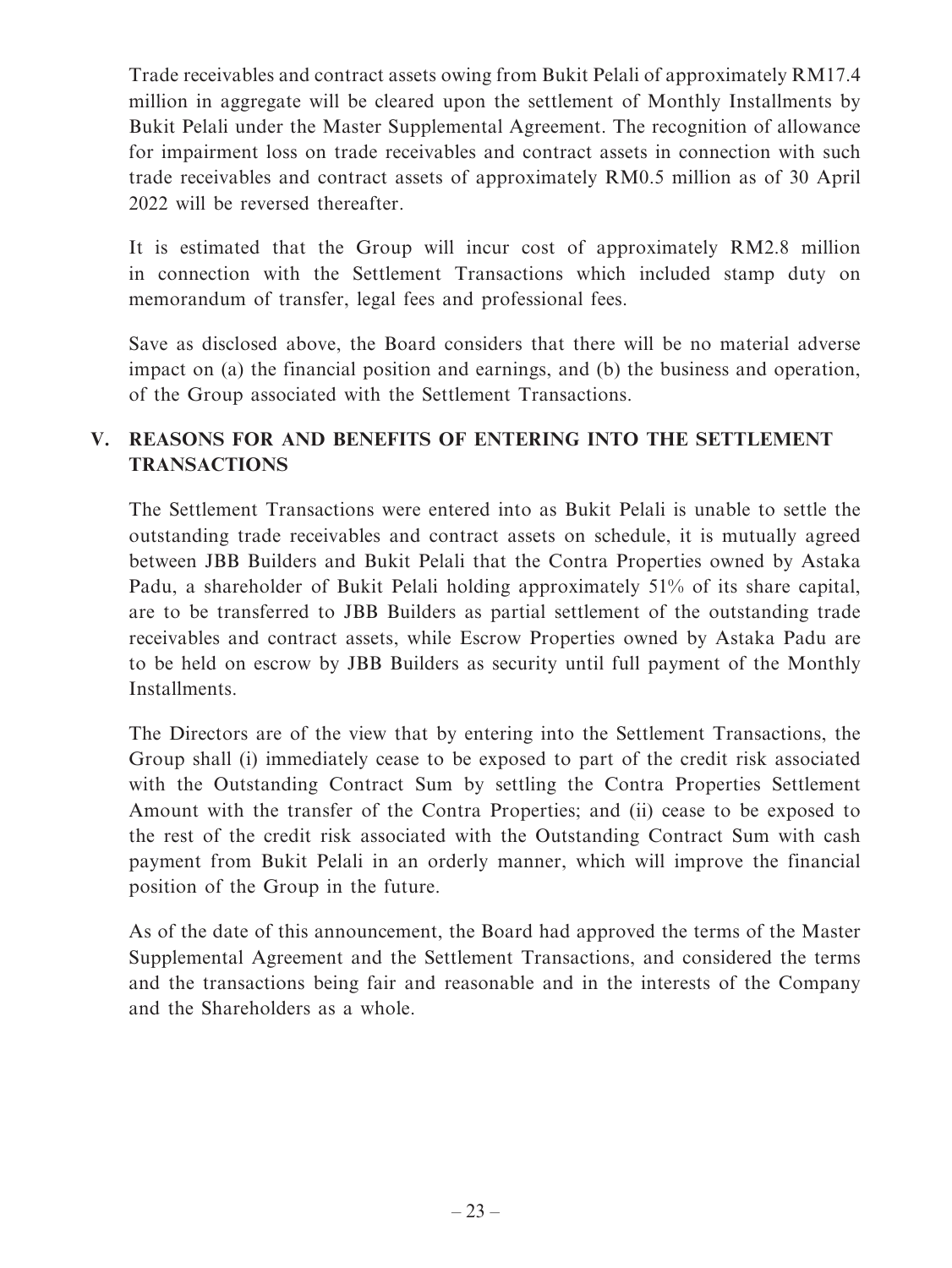## **VI. GENERAL INFORMATION OF JBB BUILDERS AND THE COMPANY**

JBB Builders is a company incorporated in Malaysia with limited liability on 4 May 1996 and an indirect wholly-owned subsidiary of our Company. It mainly engages in the business of marine construction, building and infrastructure services and trading of marine gas oil.

The Company is incorporated in the Cayman Islands with limited liability, the Shares of which are listed on the Main Board of the Stock Exchange.

#### **VII. LISTING RULES IMPLICATION**

As the highest applicable percentage ratio in respect of the Settlement Transactions exceeds 25% but is less than 100%, the Settlement Transactions shall constitute a major transaction of the Company under the Listing Rules and is therefore subject to reporting, announcement and shareholders' approval requirements under Chapter 14 of the Listing Rules.

To the best of the Directors' knowledge, information and belief, having made all reasonable enquiries, while Dato' Ng has declared that he was interested in the shares in Astaka Holdings Limited representing approximately 0.2% of its issued share capital, none of the Shareholders and their respective associates has any material interest in the Settlement Transactions. As such, no Shareholder would be required to abstain from voting if the Company were to convene a Shareholders' meeting for approving the Settlement Transactions.

As at the date of this announcement, the Company has received written approval from each of JBB Jade and JBB Berlian, being a closely allied group of Shareholders, approving the Settlement Transactions. JBB Jade is one of the Controlling Shareholders holding 181,816,500 Shares (representing approximately 36.36% of the entire issued share capital of the Company), with the entire issued Share capital of which being owned directly by Dato' Ng, an executive Director and chairman of the Board, who also beneficially owns 12,432,000 Shares. JBB Berlian is also one of the Controlling Shareholders of the Company holding 161,233,500 Shares (representing approximately 32.25% of the entire issued share capital of the Company), with the entire issued Share capital of which being owned directly by Datin Ngooi, a non-executive Director and the spouse of Dato' Ng. Each of JBB Jade, JBB Berlian, Dato' Ng and Datin Ngooi is a party to the confirmatory deed dated 16 May 2018, pursuant to which the parties confirmed, among other things, that they are a group of Controlling Shareholders. In accordance with Rule 14.44(2) of the Listing Rules, the written approval from JBB Jade and JBB Berlian may be accepted in lieu of holding a general meeting of the Shareholders. The Board resolved that no Shareholders' meeting will be convened by the Company to approve the Settlement Transactions.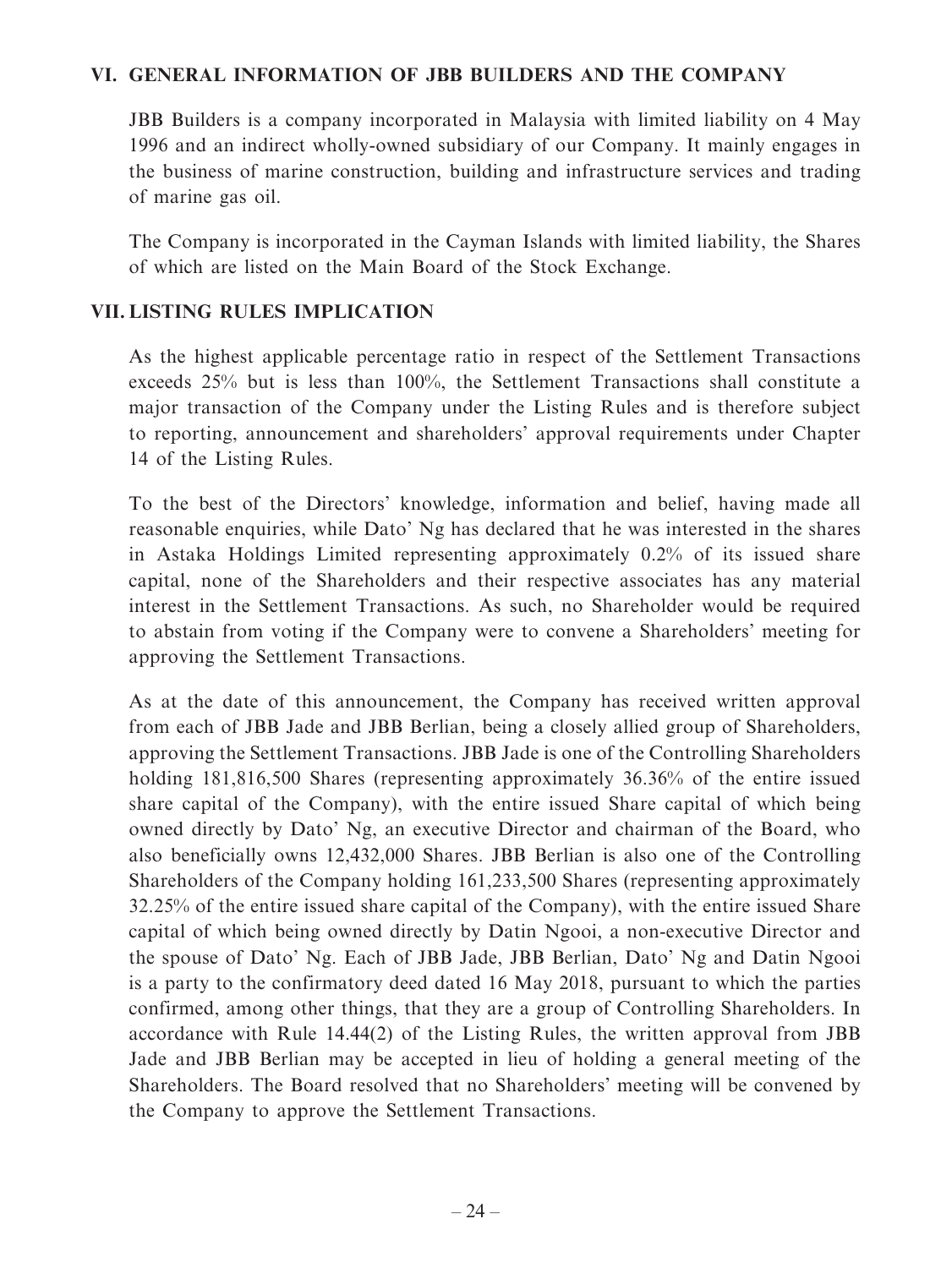#### **VIII. DESPATCH OF CIRCULAR**

Pursuant to Rule 14.41(a) of the Listing Rules, a circular containing, among other things, further details of the Settlement Transactions will be despatched to the Shareholders within 15 business days after the publication of this announcement, which is on or before 14 July 2022.

**The Payment Arrangement (including the transfer of the Contra Properties) under the Settlement Transactions is subject to the satisfaction of the conditions precedent and therefore may or may not take place. Shareholders and potential investors of the Company are advised to exercise caution when dealing in the Shares.**

#### **IX. DEFINITIONS**

In this announcement, unless the context otherwise requires, the following expressions shall have the following meanings:

| "Additional Escrow<br>Property(ies)" | having the meaning ascribed to it under the section headed<br>"I.1 Principal terms of the Master Supplemental Agreement"<br>of this announcement;                                                                                                                                                                                                                                                          |
|--------------------------------------|------------------------------------------------------------------------------------------------------------------------------------------------------------------------------------------------------------------------------------------------------------------------------------------------------------------------------------------------------------------------------------------------------------|
| "associate(s)"                       | has the meaning ascribed to it under the Listing Rules;                                                                                                                                                                                                                                                                                                                                                    |
| "Astaka Holdings<br>Limited"         | Astaka Holdings Limited, a company incorporated in the<br>Republic of Singapore, whose shares are listed on the<br>Catalist Board of the Singapore Exchange, being the indirect<br>holding company of Astaka Padu;                                                                                                                                                                                         |
| "Astaka Padu"                        | Astaka Padu Sdn. Bhd., a company incorporated in Malaysia<br>on 14 June 1993 which engages in property development and<br>a 99.99% indirectly owned subsidiary of Astaka Holdings<br>Limited whose shares are listed on the Catalist Board<br>of the Singapore Exchange, being a party to the Master<br>Supplemental Agreement and Property S&P Agreement(s);                                              |
| "Astaka Project"                     | the property development project of "Astaka @ One<br>Bukit Senyum" developed by Astaka Padu, being a mixed<br>development comprising (i) residential towers; and (ii) the<br>headquarters of the Johor Bahru City Council, Menara<br>MBJB with phase $3$ $\omega$ One Bukit Senyum to comprise a<br>five-star hotel, branded residences, serviced apartments, an<br>entertainment hub and an office tower; |
| "Board"                              | the board of Directors;                                                                                                                                                                                                                                                                                                                                                                                    |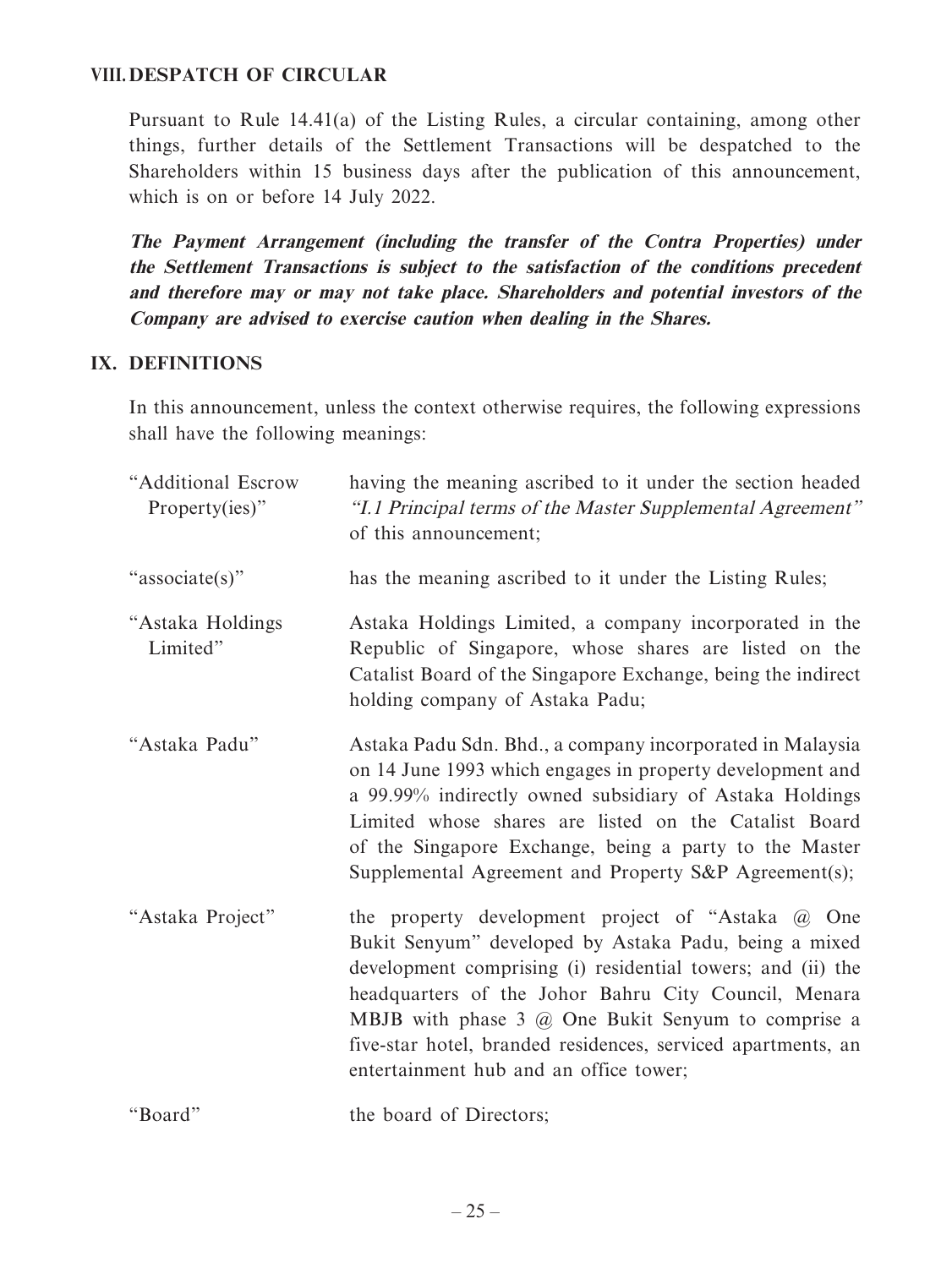- "Bukit Pelali" Bukit Pelali Properties Sdn. Bhd., a company incorporated in Malaysia, being a joint venture whose total issued share capital is owned indirectly as to approximately 51% by Astaka Holdings Limited and approximately 49% by Saling Syabas, being a party to the Master Supplemental Agreement;
- "Bukit Pelali Project" the property development project of "Bukit Pelali @ Pengerang" developed by Bukit Pelali, being a 363-acre strata township located in south-eastern Johor comprising residential units, shop offices, a clubhouse, hotel, private hospital, mart, school, mosque, food and beverage hub and petrol station, with JBB Builders having been appointed as the main contractor to undertake various building and infrastructure work pursuant to the Contractor Agreements;
- "Certificate of Completion and Compliance" the certificate of completion and compliance given or granted under the Street, Drainage and Building Act 1974 (Act 133) and any by-laws made under that act certifying that the housing accommodation has been completed and is safe and fit for occupation;
- "Certificate(s) of Making Good Defects" the certificate(s) of making good defects to be issued by the architect or superintending officer in Malaysia certifying that the contractor has made good all defects;

"Company" JBB Builders International Limited, a company incorporated in the Cayman Islands with limited liability and the Shares of which are listed on the Stock Exchange;

- "Completion" (a) the execution of the Property S&P Agreements in respect of the Contra Properties for the purpose of transferring the Contra Properties from Astaka Padu to JBB Builders or its nominee(s); and (b) the delivery of the beneficial ownership and legal possession of the Contra Properties by Astaka Padu to JBB Builders or its nominee(s) pursuant to the provisions of the Master Supplemental Agreement;
- "Completion Date" the business day (as defined under the Master Supplemental Agreement) falling 7 days from the Unconditional Date, or such other date as Bukit Pelali and JBB Builders may mutually agree upon in writing upon which Completion is to take place;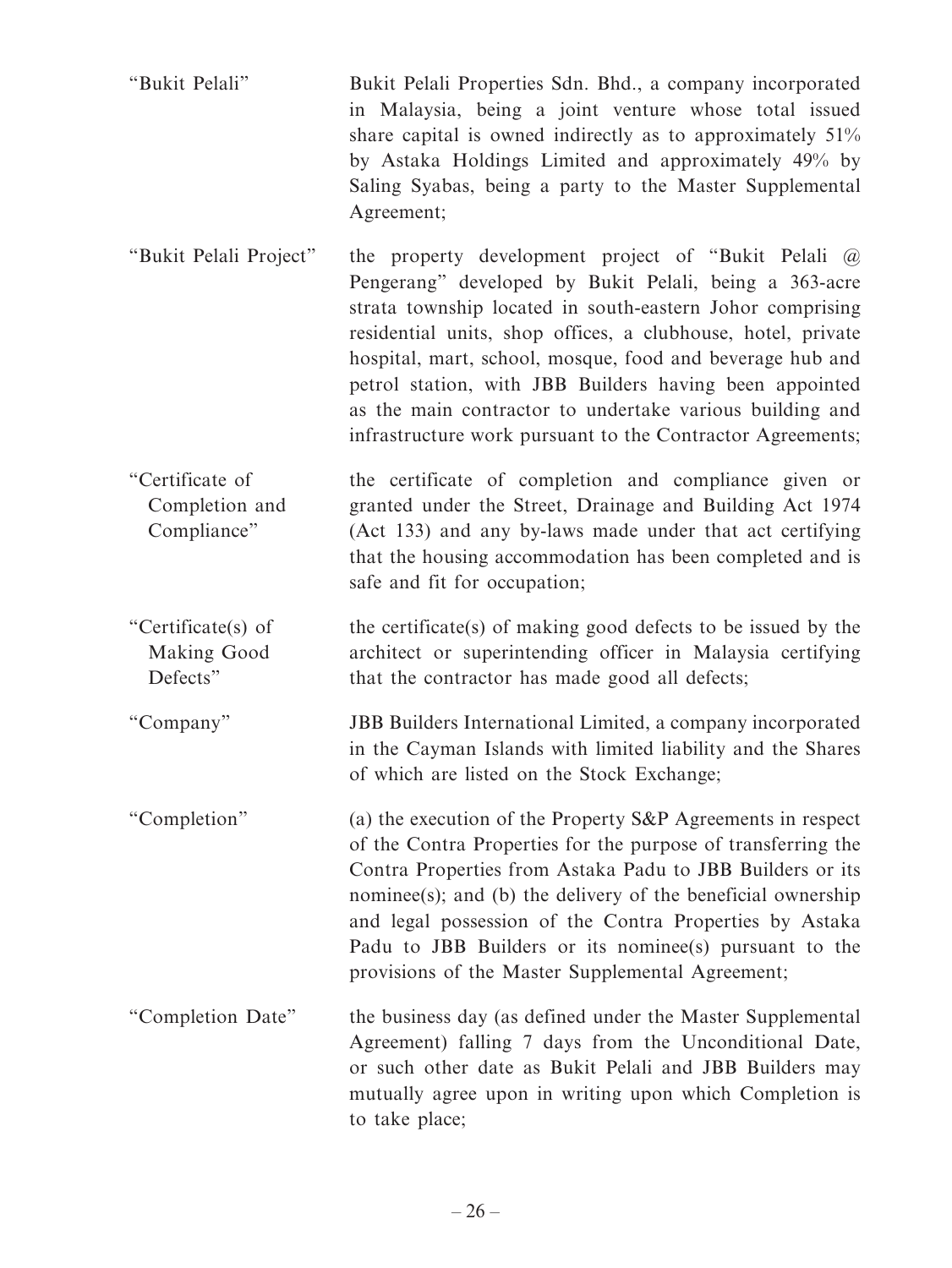| "Contractor<br>$Agreement(s)$ "          | for the purpose of this announcement, means the thirteen<br>(13) letters of award and the supplemental agreements<br>thereto entered into between Bukit Pelali as the property<br>developer and JBB Builders as the main contractor, whereby<br>JBB Builders had been appointed as the main contractor<br>to undertake various construction and infrastructure works<br>for the Bukit Pelali Project, and such other documents and<br>contracts issued or signed between Bukit Pelali and JBB<br>Builders in connection with the Bukit Pelali Project; |
|------------------------------------------|--------------------------------------------------------------------------------------------------------------------------------------------------------------------------------------------------------------------------------------------------------------------------------------------------------------------------------------------------------------------------------------------------------------------------------------------------------------------------------------------------------------------------------------------------------|
| "Contra Properties"                      | a total of twenty (20) properties to be conditionally transferred<br>to JBB Builders or its nomines (s) by way of contra and set<br>off pursuant to the Master Supplemental Agreement, the<br>details of which are disclosed in the section headed "III.1<br>The Contra Properties and the Escrow Properties" of this<br>announcement;                                                                                                                                                                                                                 |
| "Contra Properties<br>Settlement Amount" | having the meaning ascribed to it under the section headed<br>"I.1 Principal terms of the Master Supplemental Agreement"<br>of this announcement;                                                                                                                                                                                                                                                                                                                                                                                                      |
| "Controlling<br>Shareholder(s)"          | has the meaning ascribed to it under the Listing Rules and<br>unless the context requires otherwise refers to the controlling<br>shareholders of the Company;                                                                                                                                                                                                                                                                                                                                                                                          |
| "Datin Ngooi"                            | Datin Ngooi Leng Swee, a non-executive Director, the<br>spouse of Dato' Ng and one of the Controlling Shareholders;                                                                                                                                                                                                                                                                                                                                                                                                                                    |
| "Dato' Ng"                               | Dato' Ng Say Piyu, an executive Director, chairman of the<br>Board, the spouse of Datin Ngooi and one of the Controlling<br>Shareholders;                                                                                                                                                                                                                                                                                                                                                                                                              |
| " $Director(s)$ "                        | the directors of the Company;                                                                                                                                                                                                                                                                                                                                                                                                                                                                                                                          |
| "Escrow Properties"                      | a total of nine (9) properties to be held in escrow by JBB<br>Builders' solicitors as security pursuant to the Master<br>Supplemental Agreement, the details of which are disclosed<br>in the section headed "III.1 The Contra Properties and the<br><i>Escrow Properties"</i> of this announcement;                                                                                                                                                                                                                                                   |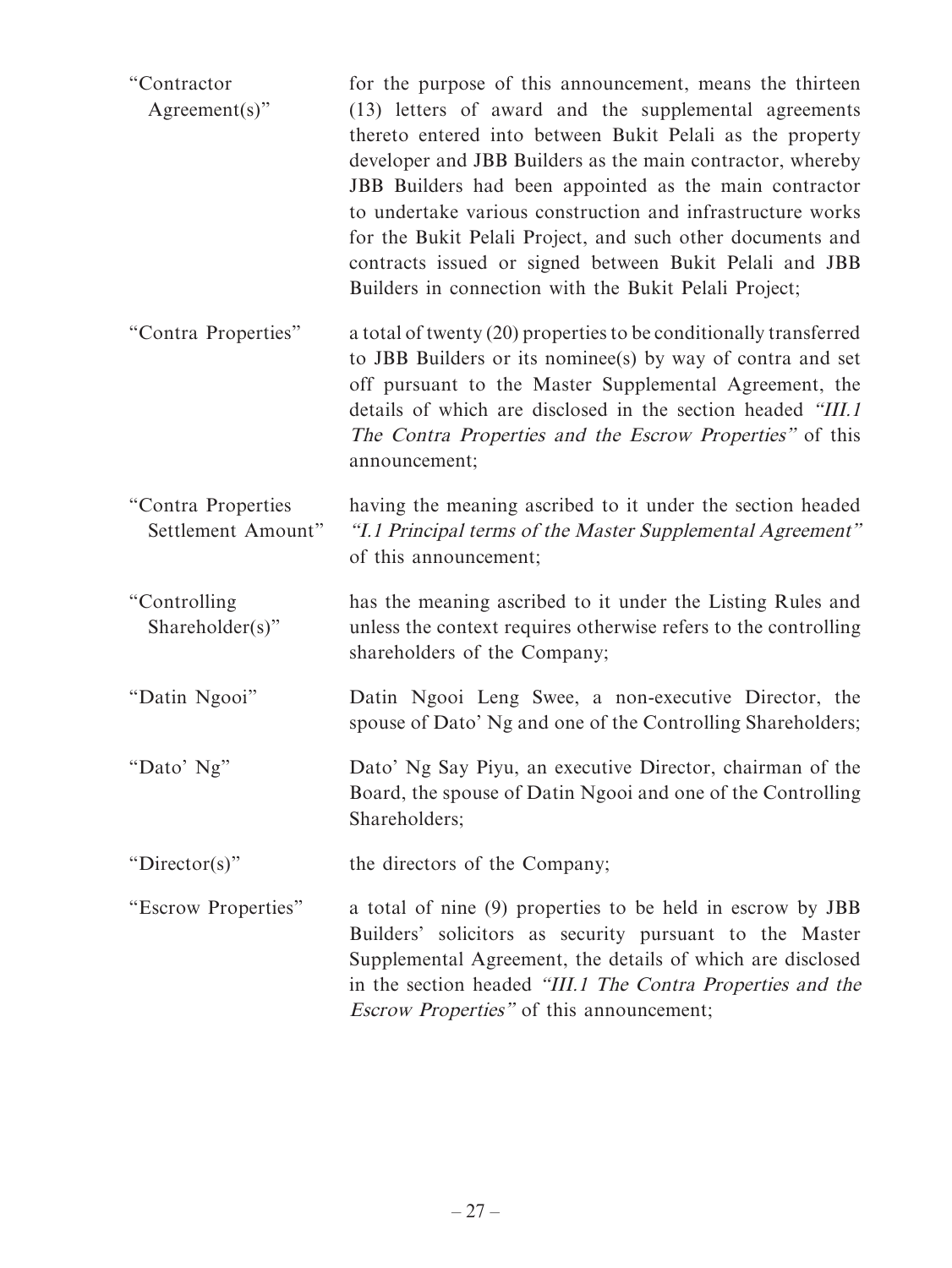| "Final Account"                   | final account(s) in respect of the amounts payable by Bukit<br>Pelali to JBB Builders under eight (8) of the Contractor<br>Agreements which are to be finalised and subject to<br>adjustment;               |
|-----------------------------------|-------------------------------------------------------------------------------------------------------------------------------------------------------------------------------------------------------------|
| "Group"                           | the Company and its subsidiaries;                                                                                                                                                                           |
| "Hong Kong"                       | Hong Kong Special Administrative Region of The People's<br>Republic of China;                                                                                                                               |
| "Independent Third<br>Party(ies)" | a person(s) or company(ies) who/which is or are independent<br>of and not connected with the Group or any of their<br>respective associates within the meaning of the Listing Rules;                        |
| "JBB Berlian"                     | JBB Berlian Investment Limited, a company incorporated in<br>the British Virgin Islands with limited liability on 17 April<br>2018 and the entire issued share capital of which is owned<br>by Datin Ngooi; |
| "JBB Builders"                    | JBB Builders (M) Sdn. Bhd., a company incorporated<br>in Malaysia with limited liability on 4 May 1996 and an<br>indirect wholly-owned subsidiary of the Company;                                           |
| "JBB Jade"                        | JBB Jade Investment Limited, a company incorporated in<br>the British Virgin Islands with limited liability on 17 April<br>2018 and the entire issued share capital of which is owned<br>by Dato' Ng;       |
| "Johor"                           | the State of Johor, a Malaysian state located in the southern<br>region of peninsular Malaysia and adjacent to Singapore;                                                                                   |
| "Listing Rules"                   | The Rules Governing the Listing of Securities on the Stock<br>Exchange, as amended from time to time;                                                                                                       |
| "Long Stop Date"                  | 31 August 2022, or such other date as JBB Builders and<br>Bukit Pelali may mutually agree in writing;                                                                                                       |
| "Main Board"                      | the stock market operated by the Stock Exchange, which<br>excludes GEM and the option market;                                                                                                               |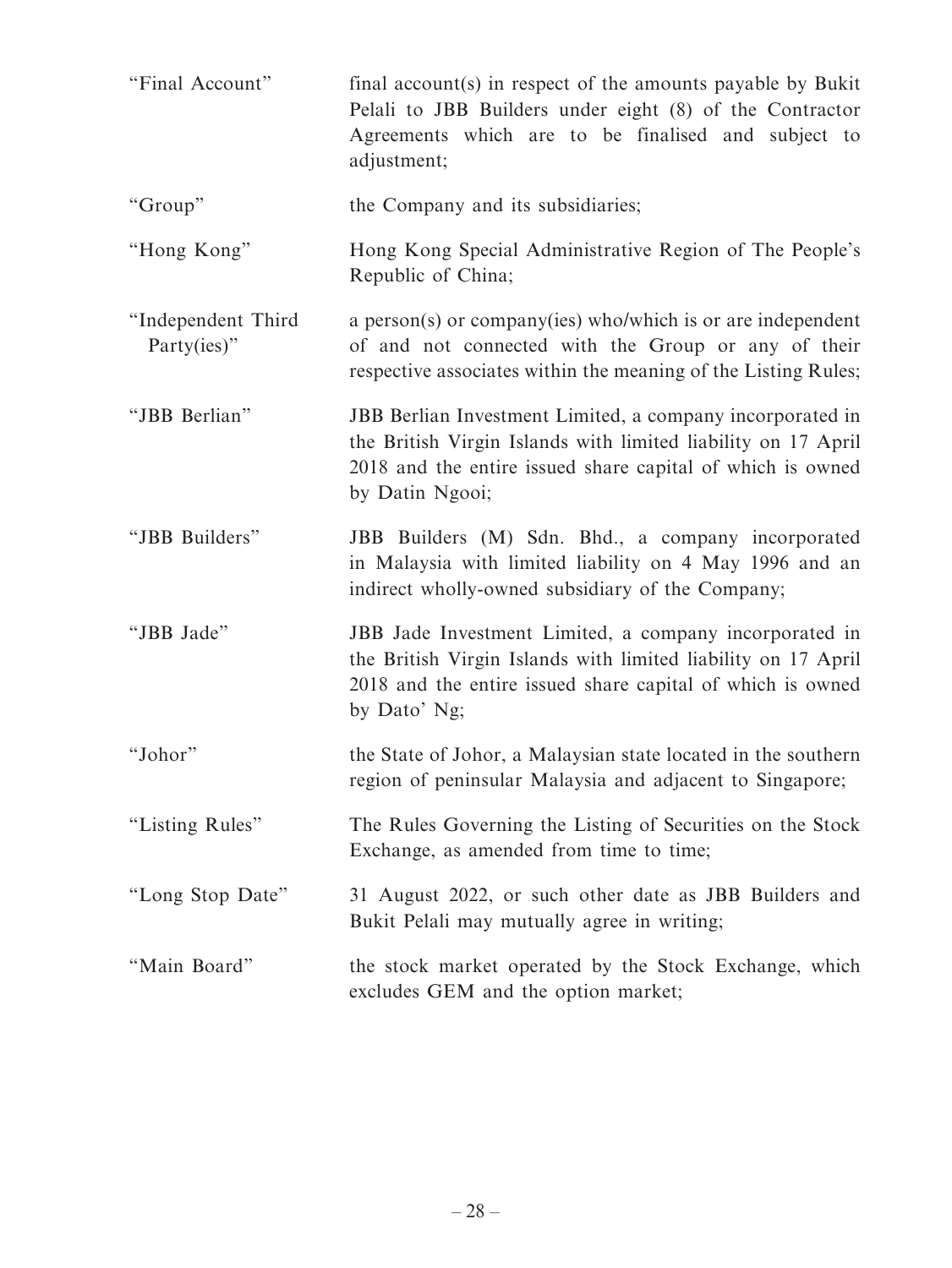| "Master Supplemental<br>Agreement" | the agreement dated 22 June 2022 entered into between JBB<br>Builders, Bukit Pelali and Astaka Padu in respect of the<br>settlement of the Outstanding Contract Sum, the principal<br>terms of which are disclosed in the section headed "I.1"<br>Principal terms of the Master Supplemental Agreement" of<br>this announcement;                                                                                                                                                                                       |
|------------------------------------|------------------------------------------------------------------------------------------------------------------------------------------------------------------------------------------------------------------------------------------------------------------------------------------------------------------------------------------------------------------------------------------------------------------------------------------------------------------------------------------------------------------------|
| "Monthly<br>$Instant(s)$ "         | having the meaning ascribed to it under the section headed<br>"I.1 Principal terms of the Master Supplemental Agreement"<br>of this announcement;                                                                                                                                                                                                                                                                                                                                                                      |
| "Outstanding Contract<br>Sum"      | having the meaning ascribed to it under the section headed<br>"I.1 Principal terms of the Master Supplemental Agreement"<br>of this announcement;                                                                                                                                                                                                                                                                                                                                                                      |
| "Payment<br>Arrangement"           | having the meaning ascribed to it under the section headed<br>"I.1 Principal terms of the Master Supplemental Agreement"<br>of this announcement;                                                                                                                                                                                                                                                                                                                                                                      |
| "percentage ratio(s)"              | has the meaning ascribed to it under the Listing Rules;                                                                                                                                                                                                                                                                                                                                                                                                                                                                |
| "Property(ies)"                    | the Contra Properties, the Escrow Properties and/or<br>Additional Escrow Property(ies);                                                                                                                                                                                                                                                                                                                                                                                                                                |
| "Property Purchase<br>$Price(s)$ " | the net purchase price for the Properties;                                                                                                                                                                                                                                                                                                                                                                                                                                                                             |
| "Property S&P<br>$Agreement(s)$ "  | the conditional sale and purchase agreement proposed to<br>be entered into between Astaka Padu or the relevant owner<br>of the Property (ies) as the vendor and JBB Builders or its<br>nominee(s) as the purchaser in respect of the transfer of<br>the Contra Properties (and where applicable, the Escrow<br>Properties and Additional Escrow Property(ies)), the<br>principal terms of which are disclosed in the section headed<br>"I.2 Principal terms of the Property S&P Agreement(s)" of<br>this announcement; |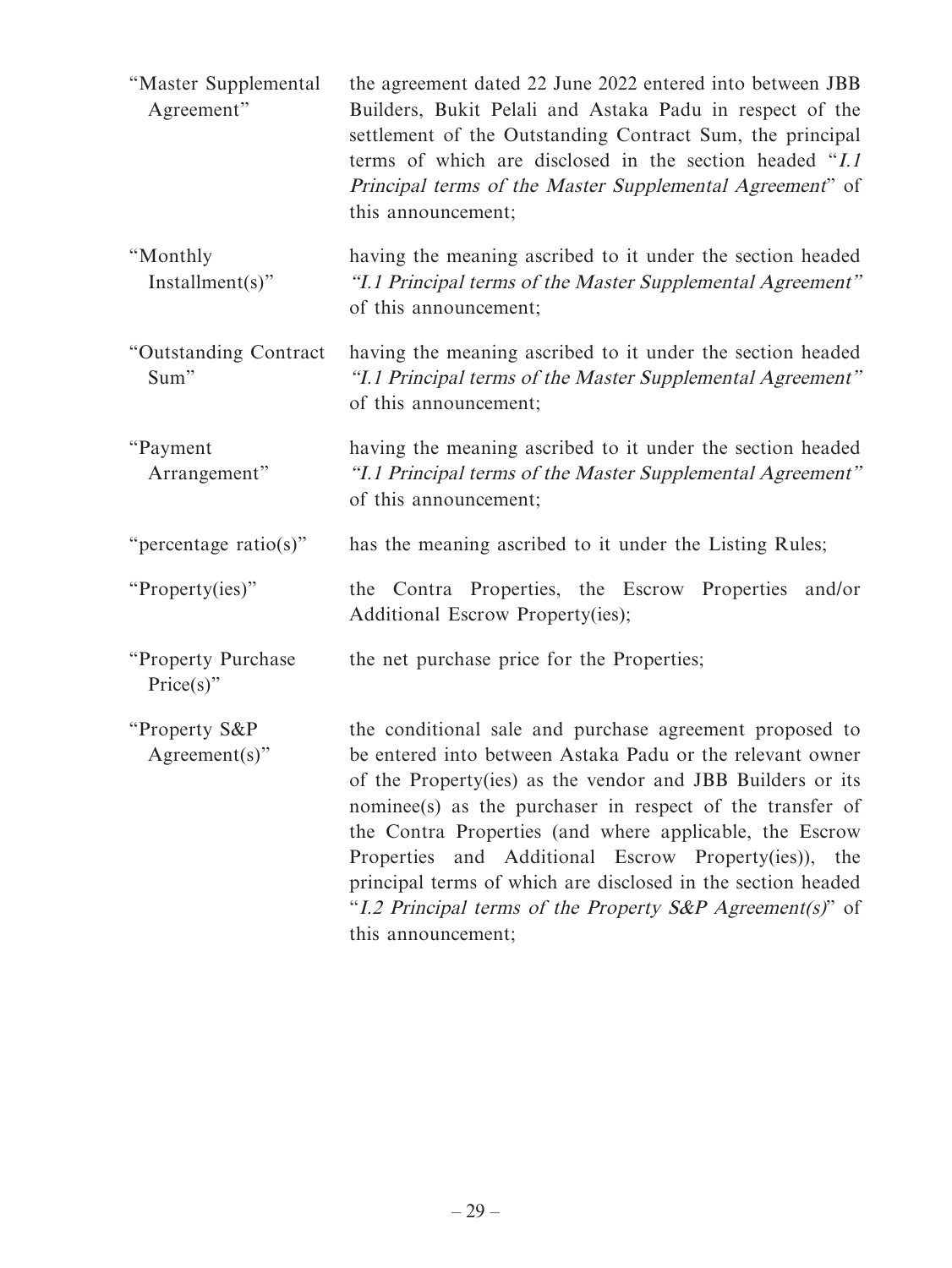| "Property Transfer<br>Documents" | for the purpose of the Master Supplemental Agreement<br>and this announcement, means collectively: (i) a valid<br>and registrable but undated memorandum of transfer in<br>Form 14A of the National Land Code (Act 56 of 1965) of<br>Malaysia or such other prescribed statutory form, in respect<br>of the relevant Properties, duly completed and executed by<br>Astaka Padu or owner of Additional Escrow Property(ies)<br>with the details of the transferee being left blank; (ii) the<br>original issue documents of strata/individual titles to the<br>relevant Properties; (iii) the offer form of purchase of<br>the relevant Properties, duly completed and executed by<br>Astaka Padu or owner of Additional Escrow Property(ies)<br>with the details of the transferee being left blank; (iv) the<br>quit rent and assessment receipts in respect of the relevant<br>Properties for the current year; and (v) the certified true<br>copies company secretarial documents of Astaka Padu or<br>owner of Additional Escrow Property(ies); |
|----------------------------------|-----------------------------------------------------------------------------------------------------------------------------------------------------------------------------------------------------------------------------------------------------------------------------------------------------------------------------------------------------------------------------------------------------------------------------------------------------------------------------------------------------------------------------------------------------------------------------------------------------------------------------------------------------------------------------------------------------------------------------------------------------------------------------------------------------------------------------------------------------------------------------------------------------------------------------------------------------------------------------------------------------------------------------------------------------|
| "Relevant Purchaser"             | having the meaning ascribed to it under the section headed<br>"I.2 Principal terms of the Property S&P Agreement(s)" of<br>this announcement;                                                                                                                                                                                                                                                                                                                                                                                                                                                                                                                                                                                                                                                                                                                                                                                                                                                                                                       |
| "Relevant Vendor"                | having the meaning ascribed to it under the section headed<br>"I.2 Principal terms of the Property S&P Agreement(s)" of<br>this announcement;                                                                                                                                                                                                                                                                                                                                                                                                                                                                                                                                                                                                                                                                                                                                                                                                                                                                                                       |
| "RM" or "Ringgit"                | Ringgit Malaysia, the lawful currency of Malaysia;                                                                                                                                                                                                                                                                                                                                                                                                                                                                                                                                                                                                                                                                                                                                                                                                                                                                                                                                                                                                  |
| "Saling Syabas"                  | Saling Syabas Sdn. Bhd., a company incorporated in<br>Malaysia and a shareholder holding approximately 49% of<br>the total issued share capital of Bukit Pelali;                                                                                                                                                                                                                                                                                                                                                                                                                                                                                                                                                                                                                                                                                                                                                                                                                                                                                    |
| "Settlement<br>Transactions"     | the Master Supplemental Agreement; the Property S&P<br>and the transactions<br>Agreement(s)<br>as<br>contemplated<br>thereunder;                                                                                                                                                                                                                                                                                                                                                                                                                                                                                                                                                                                                                                                                                                                                                                                                                                                                                                                    |
| "Share(s)"                       | ordinary share(s) of HK\$0.01 each in the share capital of<br>the Company;                                                                                                                                                                                                                                                                                                                                                                                                                                                                                                                                                                                                                                                                                                                                                                                                                                                                                                                                                                          |
| "Shareholder(s)"                 | holder(s) of the Shares;                                                                                                                                                                                                                                                                                                                                                                                                                                                                                                                                                                                                                                                                                                                                                                                                                                                                                                                                                                                                                            |
| "Singapore Exchange"             | The Singapore Exchange Securities Trading Limited;                                                                                                                                                                                                                                                                                                                                                                                                                                                                                                                                                                                                                                                                                                                                                                                                                                                                                                                                                                                                  |
| "Stock Exchange"                 | The Stock Exchange of Hong Kong Limited;                                                                                                                                                                                                                                                                                                                                                                                                                                                                                                                                                                                                                                                                                                                                                                                                                                                                                                                                                                                                            |